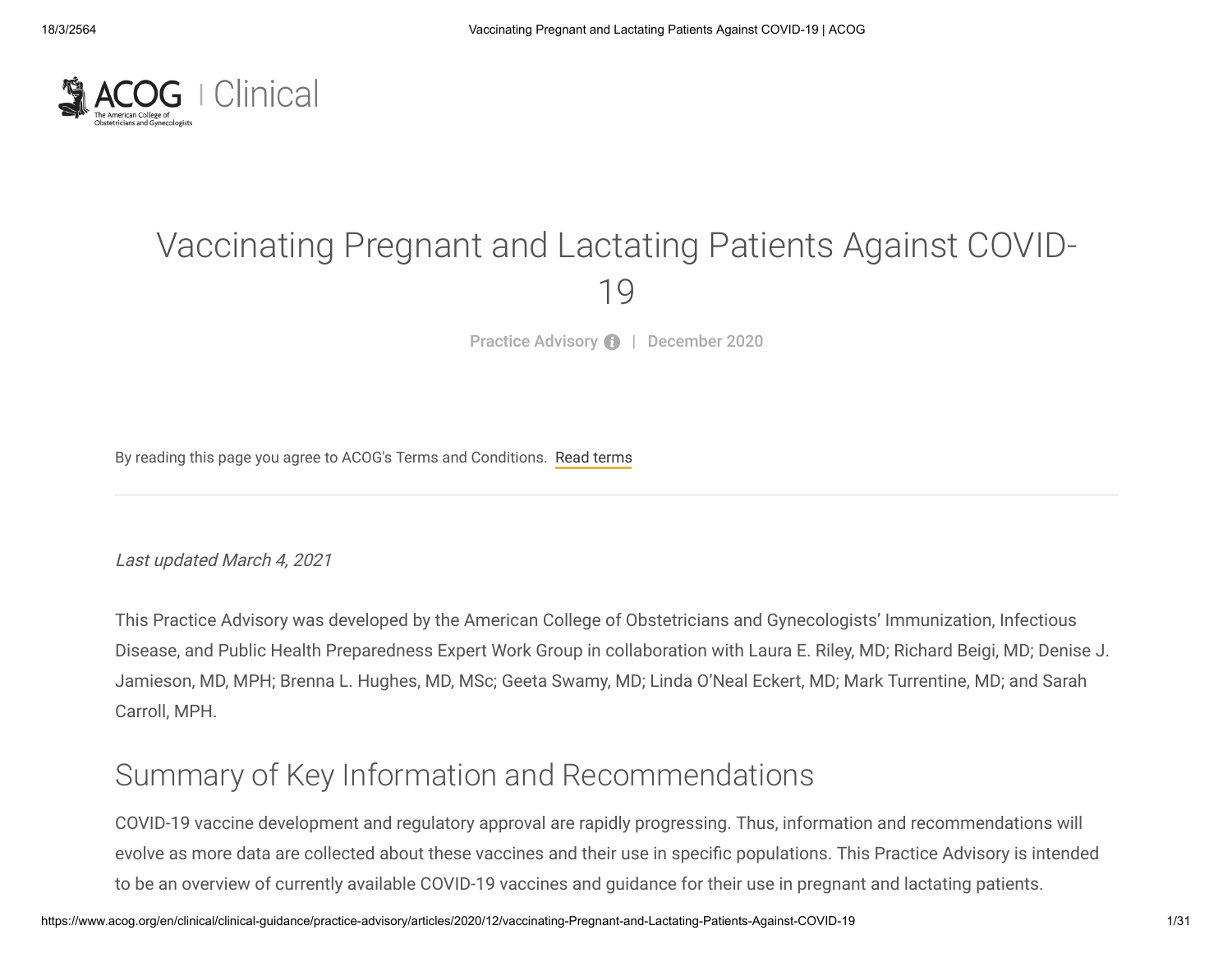- The U.S. Food and Drug Administration (FDA) issued an Emergency Use Authorization (EUA) for the following vaccines:
	- Pfizer-BioNtech mRNA vaccine (BNT162b2): for use in individuals age 16 years and older as a 2-dose regimen given 3 weeks (21 days) apart.
	- Moderna mRNA-1273 vaccine: for use in individuals age 18 and older as a 2-dose regimen given 1 month (28 days) apart.
	- Janssen Biotech, Inc. (Johnson & Johnson) Ad26.COV2.S vaccine: for use in individuals age 18 and older as a single dose regimen.
- After an explicit, evidence-based review of all available data, the Advisory Committee on Immunization Practices (ACIP) issued interim recommendations for use of the Pfizer-BioNTech COVID-19 vaccine in persons aged  $\geq$ 16 years for the prevention of COVID-19 [\(CDC 2020\)](https://www.cdc.gov/mmwr/volumes/69/wr/mm6950e2.htm?s_cid=mm6950e2_e&ACSTrackingID=USCDC_921-DM44546&ACSTrackingLabel=MMWR%20Early%20Release%20-%20Vol.%2069%2C%20December%2013%2C%202020&deliveryName=USCDC_921-DM44546), the use of the Moderna-1273 COVID-19 vaccine in persons aged  $\geq 18$ years ([CDC 2020](https://www.cdc.gov/mmwr/volumes/69/wr/mm695152e1.htm?s_cid=mm695152e1_e&ACSTrackingID=USCDC_921-DM45179&ACSTrackingLabel=MMWR%20Early%20Release%20-%20Vol.%2069%2C%20December%2020%2C%202020&deliveryName=USCDC_921-DM45179)), and the use of the Janssen (Johnson & Johnson) COVID-19 vaccine in persons aged ≥ 18 years [\(CDC 2021\)](https://www.cdc.gov/mmwr/volumes/70/wr/mm7009e4.htm).
- ACOG recommends that COVID-19 vaccines should not be withheld from pregnant individuals. •
- COVID-19 vaccines should be offered to lactating individuals similar to non-lactating individuals. •
- Individuals considering a COVID-19 vaccine should have access to available information about the safety and efficacy of the vaccine, including information about data that are not available. A conversation between the patient and their clinical team may assist with decisions regarding the use of vaccines approved under EUA for the prevention of COVID-19 by pregnant patients. Important considerations include:
	- the level of activity of the virus in the community
	- $\bullet$  the potential efficacy of the vaccine
	- the risk and potential severity of maternal disease, including the effects of disease on the fetus and newborn •
	- the safety of the vaccine for the pregnant patient and the fetus.
- https://www.acog.org/en/clinical/clinical-guidance/practice-advisory/articles/2020/12/vaccinating-Pregnant-and-Lactating-Patients-Against-COVID-19 2/31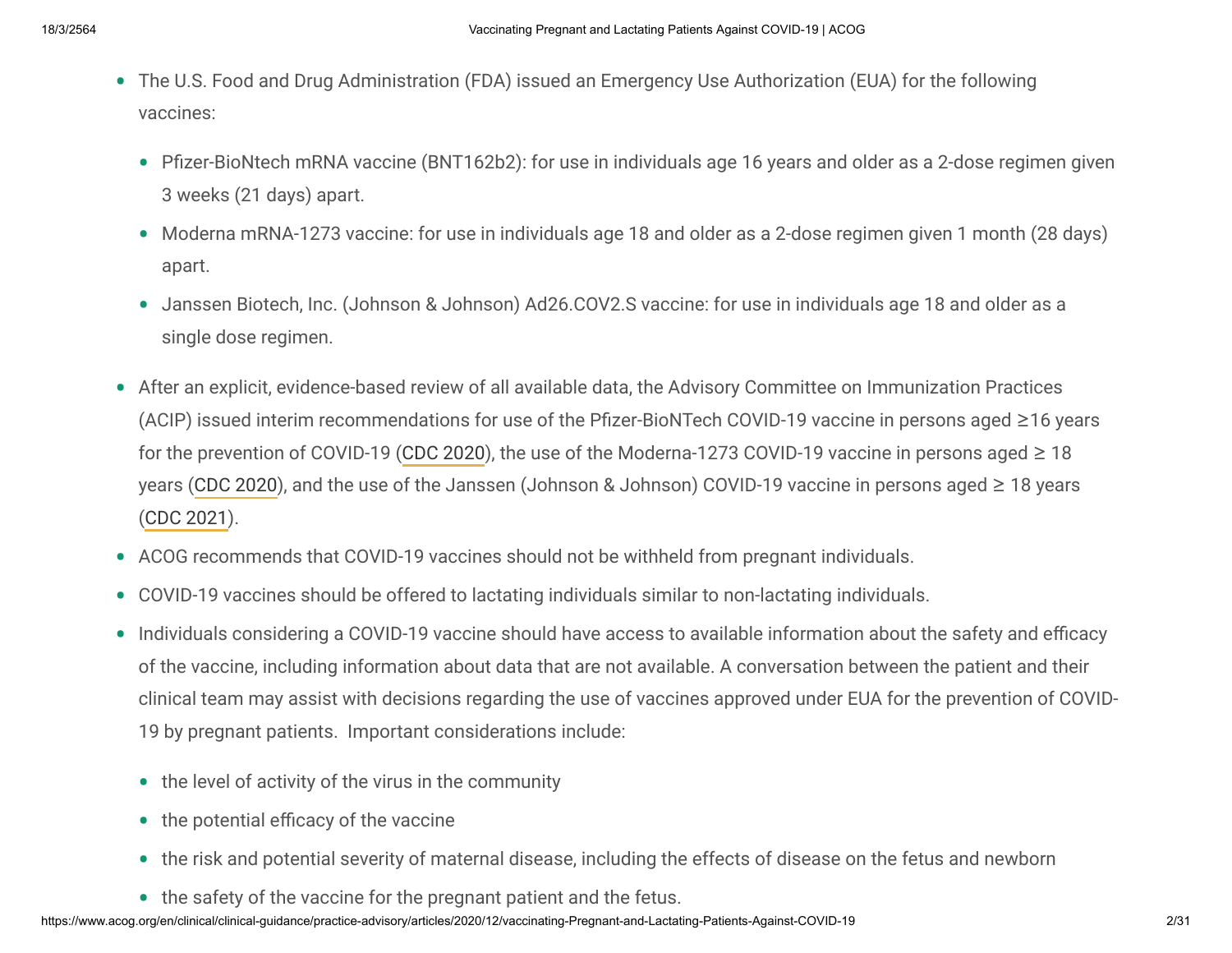- While a conversation with a clinician may be helpful, it should not be required prior to vaccination, as this may cause unnecessary barriers to access.
- Vaccines currently available under EUA have not been tested in pregnant women. Therefore, limited safety data specific to use in pregnancy is available. See details about the Food and Drug Administration's (FDA) EUA process below.
- Similar to their non-pregnant peers, vaccination of pregnant individuals with a COVID-19 vaccine may occur in any setting authorized to administer these vaccines. This includes any clinical setting and non-clinical community-based vaccination sites such as schools, community centers, and other mass vaccination locations.
- Pregnancy testing should not be a requirement prior to receiving any EUA-approved COVID-19 vaccine.
- Unfounded claims linking COVID-19 vaccines to infertility have been scientifically disproven. ACOG recommends vaccination for all eligible people who may consider future pregnancy.
- Pregnant patients who decline vaccination should be supported in their decision. Regardless of their decision to receive or not receive the vaccine, these conversations provide an opportunity to remind patients about the importance of other prevention measures such as hand washing, physical distancing, and wearing a mask.
- Expected side effects should be explained as part of counseling patients, including that they are a normal part of the •body's reaction to the vaccine and developing antibodies to protect against COVID-19 illness.

# COVID-19 Infection Risk in Pregnancy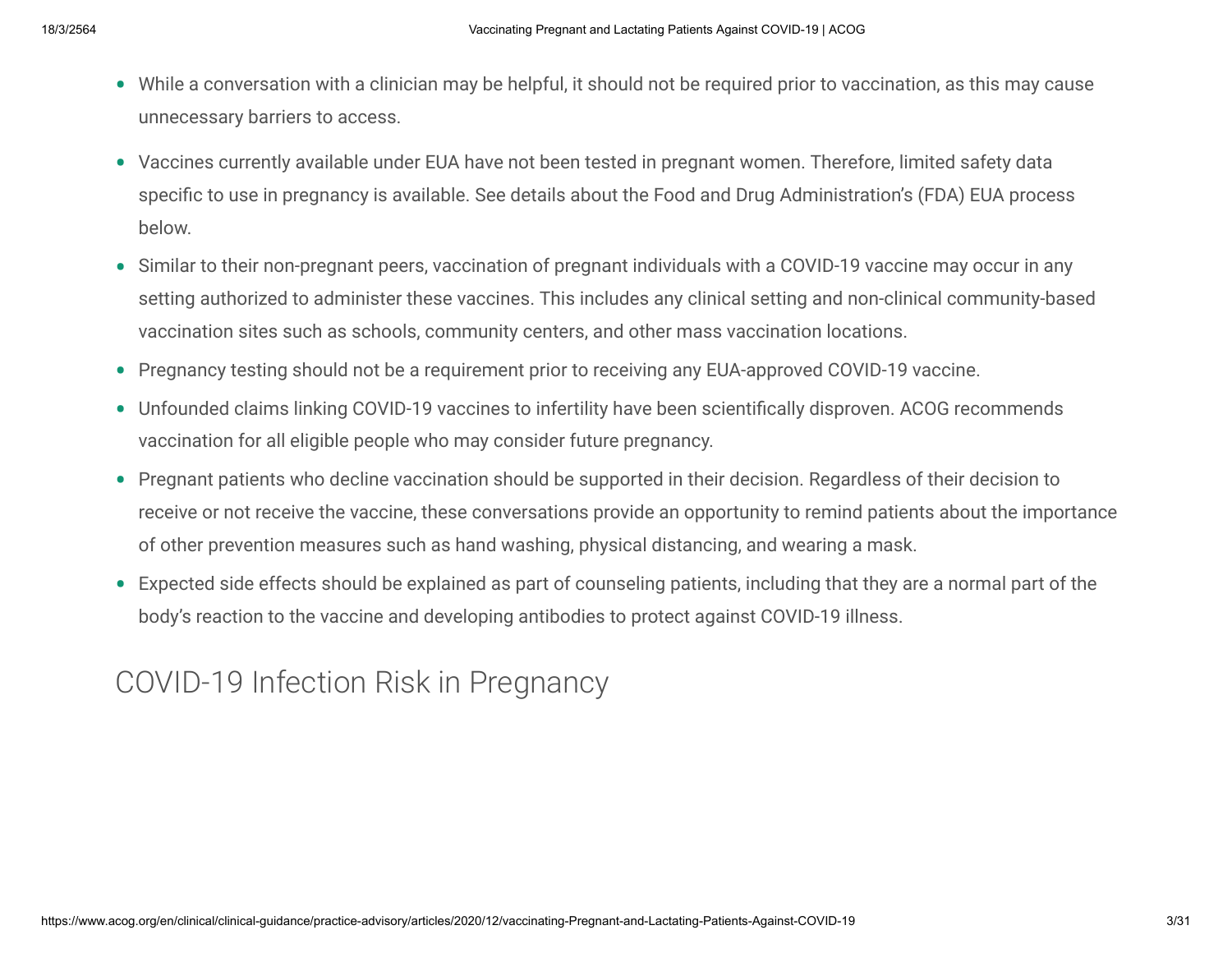Available data suggest that symptomatic pregnant patients with COVID-19 are at increased risk of more severe illness compared [with nonpregnant peers \(](https://www.cdc.gov/mmwr/volumes/69/wr/mm6944e3.htm)[Ellington MMWR 202](https://www.cdc.gov/mmwr/volumes/69/wr/mm6925a1.htm)[0,](https://www.cdc.gov/mmwr/volumes/69/wr/mm6944e3.htm) [Collin 202](https://obgyn.onlinelibrary.wiley.com/doi/full/10.1111/aogs.13901)[0, D](https://www.cdc.gov/mmwr/volumes/69/wr/mm6944e3.htm)[elahoy MMWR 2020](https://www.cdc.gov/mmwr/volumes/69/wr/mm6938e1.htm)[, P](https://www.cdc.gov/mmwr/volumes/69/wr/mm6944e3.htm)[anagiotakopoulos MMWR 2020](https://www.cdc.gov/mmwr/volumes/69/wr/mm6938e2.htm)[, Zambrano](https://www.cdc.gov/mmwr/volumes/69/wr/mm6944e3.htm) MMWR 2020). Although the absolute risk for severe COVID-19 is low, these data indicate an increased risk of ICU admission, need for mechanical ventilation and ventilatory support (ECMO), and death reported in pregnant women with symptomatic COVID-19 infection, when compared with symptomatic non-pregnant women ([Zambrano MMWR 2020](https://www.cdc.gov/mmwr/volumes/69/wr/mm6944e3.htm)). Pregnant patients with comorbidities such as obesity and diabetes may be at an even higher risk of severe illness consistent with the general population with similar comorbidities ([Ellington MMWR 2020,](https://www.cdc.gov/mmwr/volumes/69/wr/mm6925a1.htm) [Panagiotakopoulos MMWR 2020,](https://www.cdc.gov/mmwr/volumes/69/wr/mm6938e2.htm) [Knight 2020,](https://www.bmj.com/content/369/bmj.m2107) [Zambrano MMWR 2020](https://www.cdc.gov/mmwr/volumes/69/wr/mm6944e3.htm)). Given the growing evidence, CDC has included pregnancy as a factor that leads to increased risk for severe COVID-19 illness ([CDC](https://www.cdc.gov/coronavirus/2019-ncov/need-extra-precautions/people-with-medical-conditions.html)). Similar to the general population, Black and Hispanic individuals who are pregnant have disproportionately higher rates of COVID-[19 infection and death \(](https://www.cdc.gov/mmwr/volumes/69/wr/mm6944e3.htm)[Ellington MMWR 2020](https://www.cdc.gov/mmwr/volumes/69/wr/mm6925a1.htm)[, M](https://www.cdc.gov/mmwr/volumes/69/wr/mm6944e3.htm)[oore MMWR 2020](https://www.cdc.gov/mmwr/volumes/69/wr/mm6933e1.htm?s_cid=mm6933e1_x)[, Zambrano MMWR 2020\). Further, risk \(Zambrano MMWR](https://www.cdc.gov/mmwr/volumes/69/wr/mm6944e3.htm) 2020) of ICU admission was higher for pregnant Asian and Native Hawaiian/Pacific Islander individuals. These disparities are due to a range of social and structural factors including disparities in socioeconomic status, access to care, rates of chronic conditions, occupational exposure, systemic racism, and historic and continued inequities in the health care system.

# COVID-19 Vaccines in Development

It is important to note that COVID-19 vaccine development and regulatory approval is a rapidly changing process, and information and recommendations will evolve as more data are collected about these vaccines and their use in specific populations.

## Advisory Committee on Immunization Practices Recommendations

The Advisory Committee on Immunization Practices (ACIP) develops recommendations on how to use vaccines to control disease in the United States. The Committee's recommendations are sent to CDC's Director for approval. Once the ACIP recommendations have been reviewed and approved by the CDC Director and the U.S. Department of Health and Human Services, they are published in CDC's Morbidity and Mortality Weekly Report (MMWR). The MMWR publication represents the final and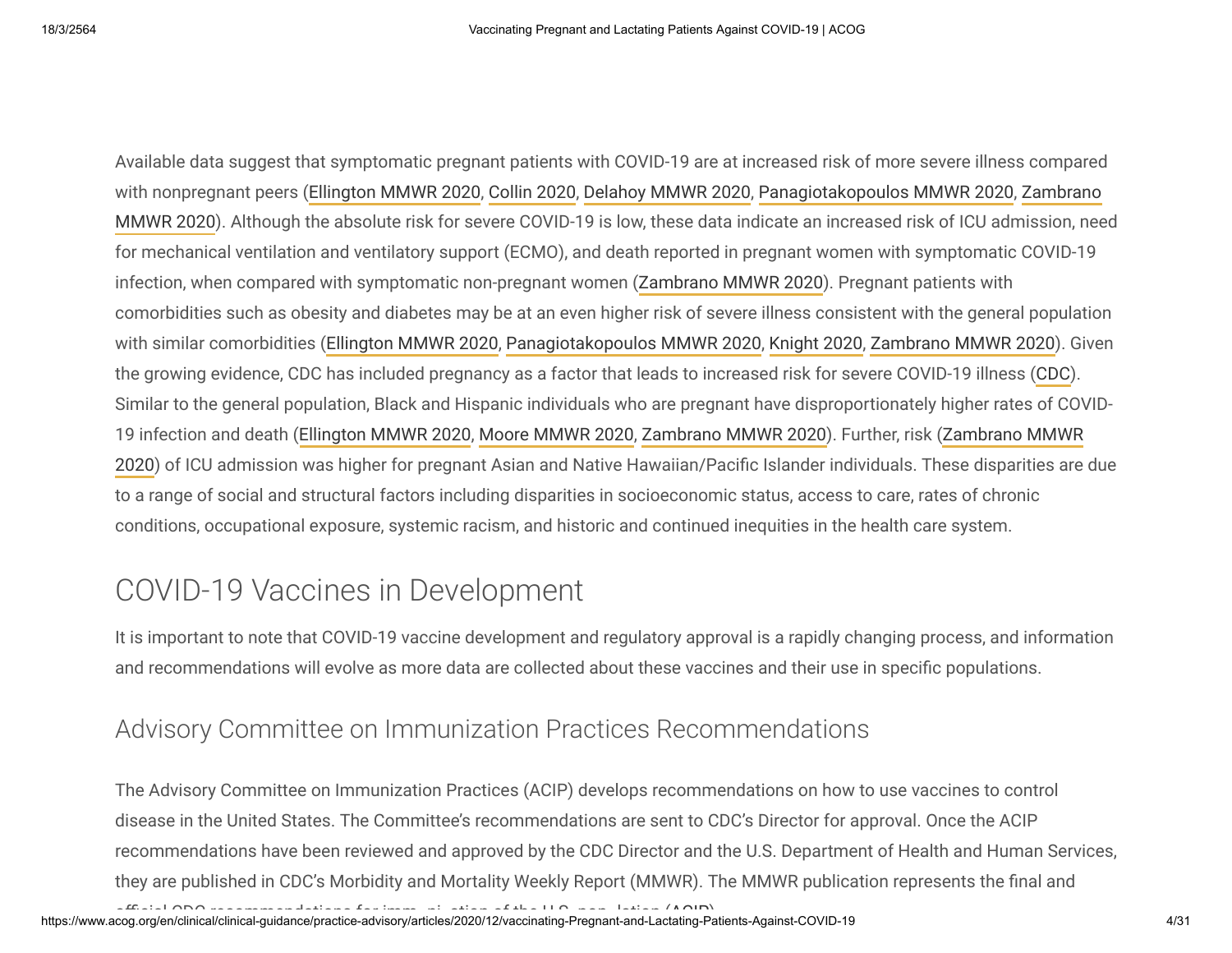18/3/2564 Vaccinating Pregnant and Lactating Patients Against COVID-19 | ACOG ocial CDC recommendations for immunization of the U.S. population ([ACIP\)](https://www.cdc.gov/vaccines/acip/recommendations.html).

ACOG has representation on the ACIP, including on the ACIP COVID-19 working groups. ACIP has made the following recommendations for prioritization of COVID-19 vaccine allocation:

Phase 1a: Health care workers and long-term care facility residents ([CDC 2020](https://www.cdc.gov/mmwr/volumes/69/wr/mm6949e1.htm?s_cid=mm6949e1_e&ACSTrackingID=USCDC_921-DM43627&ACSTrackingLabel=MMWR%20Early%20Release%20-%20Vol.%2069%2C%20December%203%2C%202020&deliveryName=USCDC_921-DM43627))

Phase 1b: Persons aged ≥75 years and frontline essential workers [\(CDC 2020](https://www.cdc.gov/mmwr/volumes/69/wr/mm695152e2.htm?s_cid=mm695152e2_w))

Phase 1c: Persons aged 65-75 years, persons aged 16-64 years with [high-risk\\*](https://www.cdc.gov/coronavirus/2019-ncov/need-extra-precautions/people-with-medical-conditions.html) medical conditions (including pregnancy), and other essential workers [\(CDC 2020\)](https://www.cdc.gov/mmwr/volumes/69/wr/mm695152e2.htm?s_cid=mm695152e2_w)

Phase 2: All other persons aged ≥16 years not already recommended for vaccination in Phases 1a, 1b, or 1c ([CDC 2020\)](https://www.cdc.gov/mmwr/volumes/69/wr/mm695152e2.htm?s_cid=mm695152e2_w)

[\\*High-risk](https://www.cdc.gov/coronavirus/2019-ncov/need-extra-precautions/people-with-medical-conditions.html) medical conditions outlined by the CDC include:

- Pregnancy
- Cancer
- Chronic kidney disease
- COPD (chronic obstructive pulmonary disease) •
- Down Syndrome
- Heart conditions, such as heart failure, coronary artery disease, or cardiomyopathies
- Immunocompromised state (weakened immune system) from solid organ transplant
- Obesity (body mass index [BMI] of 30 kg/m2 or higher but < 40 kg/m2) •
- Severe Obesity (BMI  $\geq$  40 kg/m2)
- Sickle cell disease
- Smoking (current or history)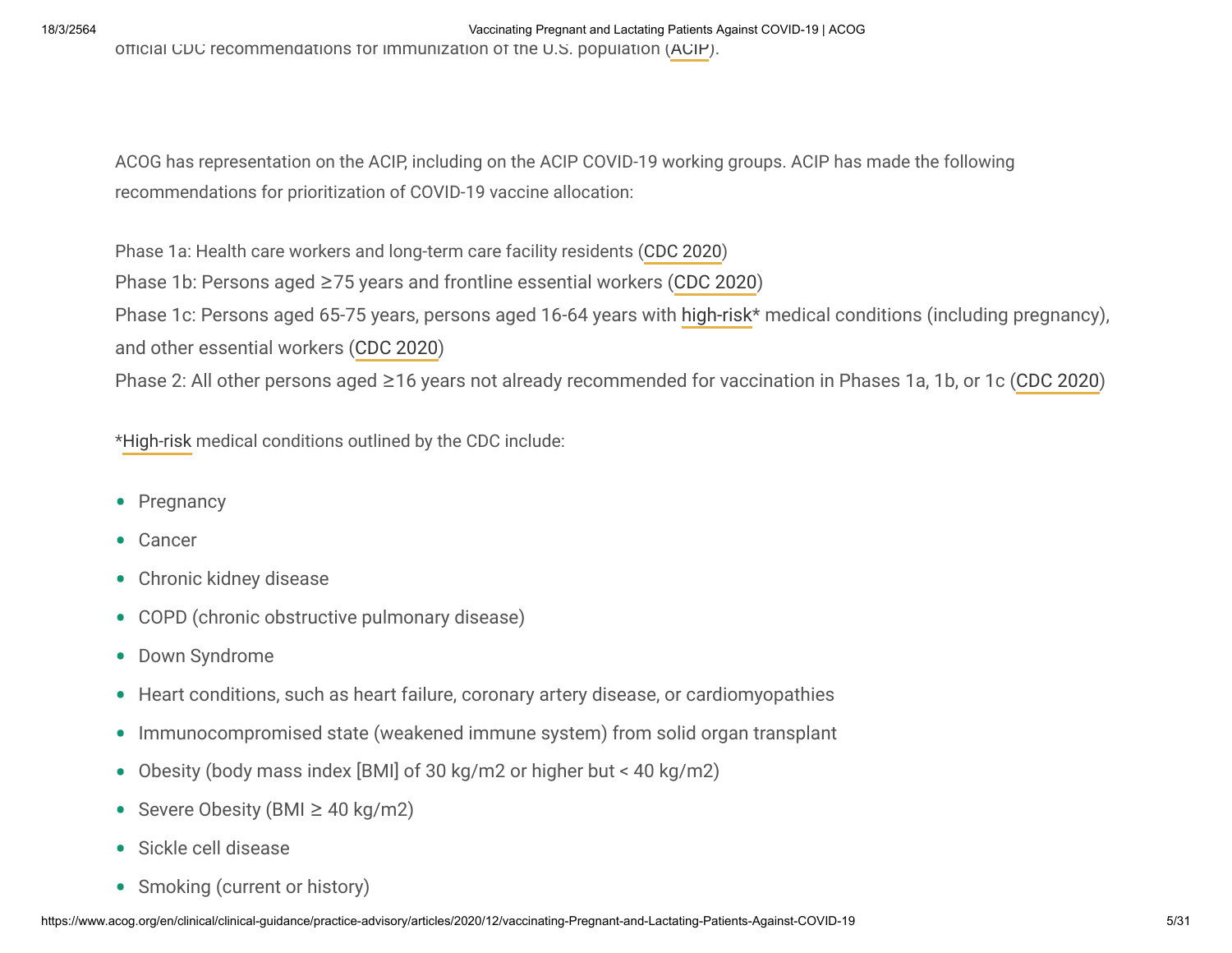• Type 2 diabetes mellitus

Within national guidelines, state and local jurisdictions should have flexibility to administer vaccine based on local epidemiology and demand ([ACIP Slides 2020](https://www.cdc.gov/vaccines/acip/meetings/downloads/slides-2020-12/slides-12-20/02-COVID-Dooling.pdf)).

After an explicit, evidence-based review of all available data, the Advisory Committee on Immunization Practices (ACIP) issued interim recommendations for use of the Pfizer-BioNTech COVID-19 vaccine in persons aged  $\geq$ 16 years for the prevention of COVID-19 ([CDC 2020\)](https://www.cdc.gov/mmwr/volumes/69/wr/mm6950e2.htm?s_cid=mm6950e2_e&ACSTrackingID=USCDC_921-DM44546&ACSTrackingLabel=MMWR%20Early%20Release%20-%20Vol.%2069%2C%20December%2013%2C%202020&deliveryName=USCDC_921-DM44546), the use of the Moderna-1273 COVID-19 vaccine in persons aged ≥ 18 years [\(CDC 2020](https://www.cdc.gov/mmwr/volumes/69/wr/mm695152e1.htm?s_cid=mm695152e1_e&ACSTrackingID=USCDC_921-DM45179&ACSTrackingLabel=MMWR%20Early%20Release%20-%20Vol.%2069%2C%20December%2020%2C%202020&deliveryName=USCDC_921-DM45179)), and the use of the Janssen (Johnson & Johnson) COVID-19 vaccine in persons ≥ 18 years ([CDC 2021\)](https://www.cdc.gov/mmwr/volumes/70/wr/mm7009e4.htm). Information for pregnant and lactating individuals has been posted on CDC's website under [Clinical Considerations](https://www.cdc.gov/vaccines/covid-19/info-by-product/pfizer/clinical-considerations.html). Within these clinical considerations, CDC outlines that a pregnant individual may choose to receive a COVID-19 vaccine. A discussion with their healthcare professional can help the patient make an informed decision, but is not required. Further, CDC states that lactating individuals may choose to be vaccinated.

## U.S. FDA Emergency Use Authorization and Approval

The U.S. Food and Drug Administration (FDA) has issued an Emergency Use Authorization (EUA) for the following vaccines:

- **Pfizer-BioNtech mRNA vaccine (BNT162b2)**: for use in individuals age 16 years and older as a 2-dose regimen given 3 weeks (21 days) apart.
- **[Moderna](https://www.fda.gov/media/144636/download) mRNA-1273 vaccine**: for use in individuals age 18 and older as a 2-dose regimen given 1 month (28 days) apart.
- **[Janssen Biotech Inc.](https://www.fda.gov/media/146303/download) (Johnson & Johnson)** monovalent vaccine (Ad26.COV2.S): for use in individuals age 18 years and older as a single dose regimen. •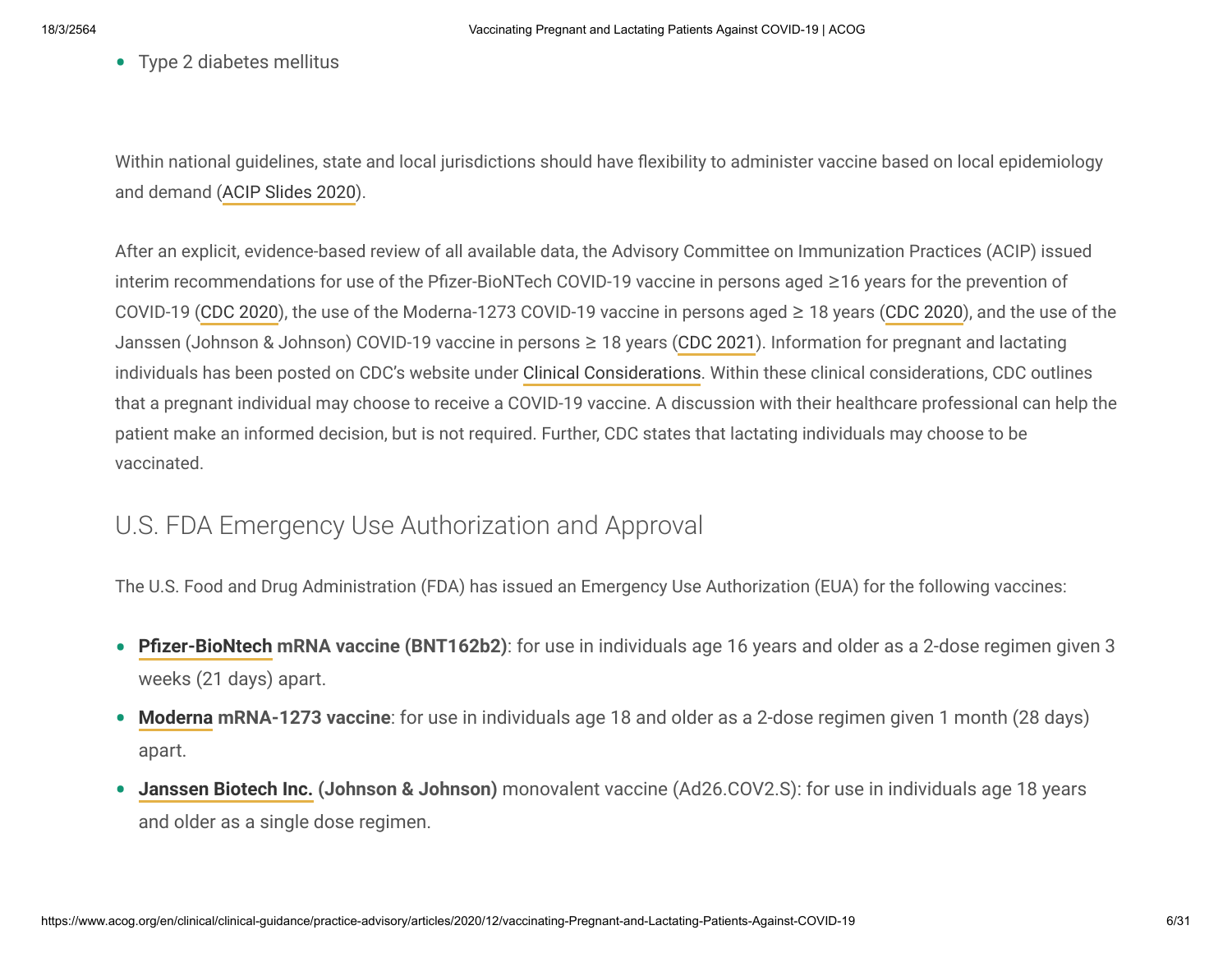According to the EUA Fact Sheet for Health Care Professionals for Pfizer-BioNtech, [Moderna](https://www.fda.gov/media/144637/download), and [Janssen](https://www.fda.gov/media/146304/download) COVID-19 vaccines, available data on COVID-19 vaccine administered to pregnant women are insufficient to inform vaccine-associated risks in pregnancy. The EUA Fact Sheet for Recipients and Caregivers for these three vaccines states "If you are pregnant or breastfeeding, discuss your options with your healthcare provider." The EUA authority allows the FDA to strengthen the nation's public health protections against chemical, biological, radiological, and nuclear (CBRN) threats by facilitating the availability and use of medical countermeasures needed during public health emergencies.

Under section 564 of the Federal Food, Drug, and Cosmetic Act (FD&C Act), the FDA Commissioner may allow unapproved medical products or unapproved uses of approved medical products to be used in an emergency to diagnose, treat, or prevent serious or life-threatening diseases or conditions caused by CBRN threat agents when there are no adequate, approved, and available alternatives ([FDA 2017](https://www.fda.gov/regulatory-information/search-fda-guidance-documents/emergency-use-authorization-medical-products-and-related-authorities#intro)).

Data on the safety and effectiveness of the vaccine(s) continues to be collected during the EUA period. ([FDA 2017\)](https://www.fda.gov/regulatory-information/search-fda-guidance-documents/emergency-use-authorization-medical-products-and-related-authorities#monitoring).

## Vaccine Information and Recommendations

At the time of this publication, three vaccines developed for the prevention of COVID-19 have received EUA from the FDA. However, COVID-19 vaccines are rapidly emerging and additional EUAs are likely to materialize. ACOG will strive to update this guidance as quickly as possible while maintaining accurate, evidence-based information.

### **mRNA COVID-19 Vaccines (Pfizer-BioNtech & Moderna)**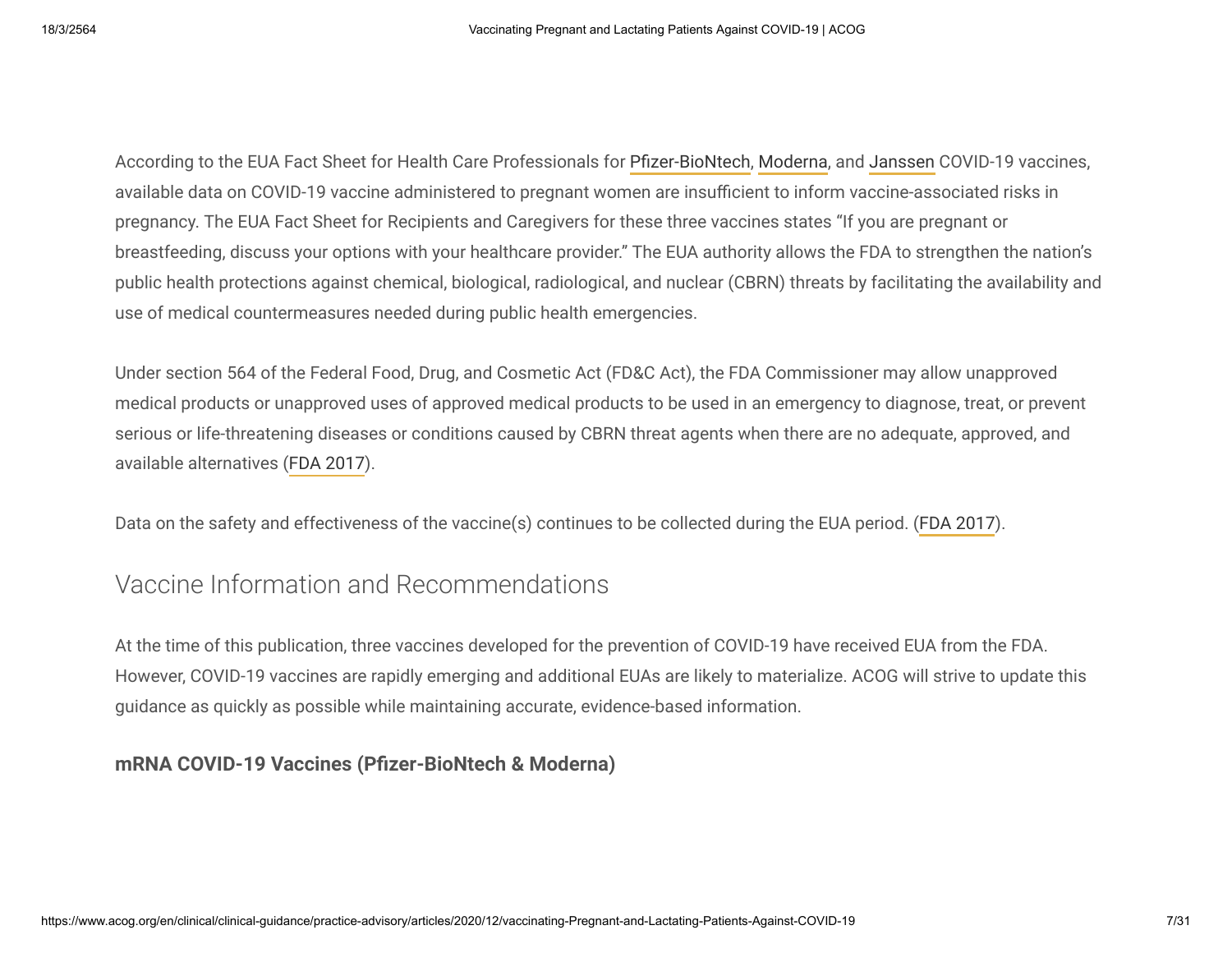The development and use of mRNA vaccines is relatively new. These vaccines consist of messenger RNA (mRNA) encapsulated by a lipid nanoparticle (LNP) for delivery into the host cells. These vaccines utilize the body's own cells to generate the coronavirus spike protein (the relevant antigens), which, similar to all other vaccines, stimulates immune cells to create antibodies against COVID-19. The mRNA vaccines are not live virus vaccines, nor do they use an adjuvant to enhance vaccine efficacy. These vaccines do not enter the nucleus and do not alter human DNA in vaccine recipients. As a result, mRNA vaccines cannot cause any genetic changes ([CDC](https://www.cdc.gov/coronavirus/2019-ncov/vaccines/different-vaccines/mrna.html), [Zhang 2019,](https://www.frontiersin.org/articles/10.3389/fimmu.2019.00594/full) [Schlake 2012\)](https://www.ncbi.nlm.nih.gov/pmc/articles/PMC3597572/). Based on the mechanism of action of these vaccines and the demonstrated safety and efficacy in Phase II and Phase III clinical trials, it is expected that the safety and efficacy profile of the vaccine for pregnant individuals would be similar to that observed in non-pregnant individuals. That said, there are no safety data specific to mRNA vaccine use in pregnant or lactating individuals and the potential risks to a pregnant individual and the fetus are unknown.

### **Adenovirus-vector Vaccines (Janssen Biotech Inc.)**

The Janssen (Johnson & Johnson) COVID-19 vaccine (Ad26.COV2.S) is based on the AdVac® technology platform and is a monovalent vaccine composed of a recombinant, replication-incompetent human adenovirus type 26 (Ad26) vector, constructed to encode a stabilized form of the severe acute respiratory syndrome coronavirus-2 (SARS-CoV-2) Spike (S) protein. The Ad26 vector cannot replicate following administration to humans, and available data demonstrate that it is cleared from tissues following injection [\(FDA 2021\)](https://www.fda.gov/media/146219/download).

Ad26.COV2.S is not a live virus vaccine, it does not contain preservatives, and it does not replicate in the cells. Based on data from ongoing and completed clinical trials of Ad26-vectored vaccines including COVID-19, HIV, and Ebola administered to pregnant individuals, overall, the Ad26-based vaccines have an acceptable safety and reactogenicity profile, without significant safety issues identified to date. In addition, the review of the available pregnancy data is not suggestive of a pregnancy-related safety concern [\(FDA 2021](https://www.fda.gov/media/146219/download)).

### **Efficacy of COVID-19 Vaccines**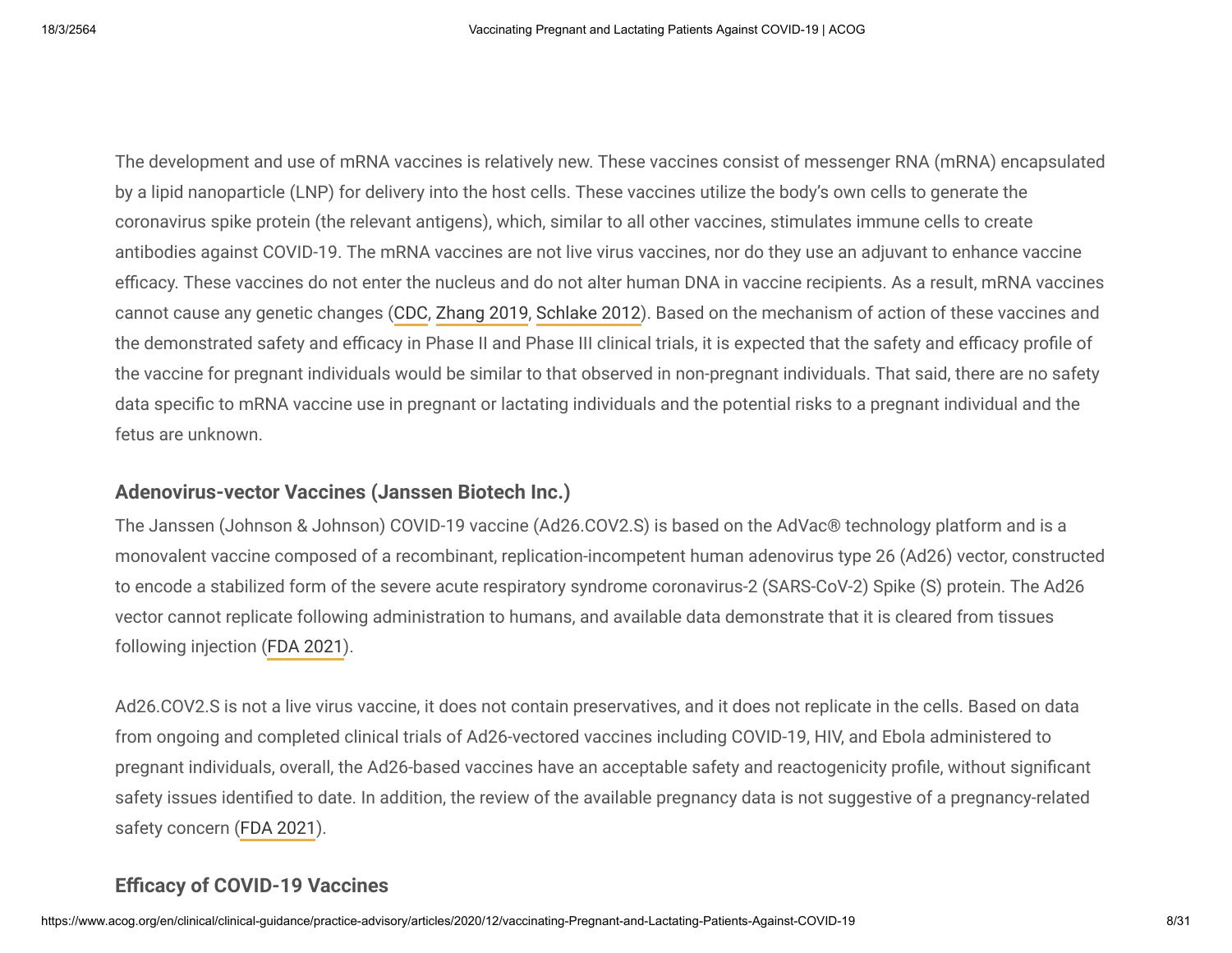All currently available COVID-19 vaccines have demonstrated high efficacy among their respective clinical trial endpoints. Vaccine efficacy is based on the time and place where the trials were conducted and the circulating SARS-CoV-2 virus(es). Direct comparison of the results of these trails is inappropriate at this time.

#### Efficacy of mRNA vaccines

Based on results from clinical trials, the Pfizer-BioNtech COVID-19 vaccine was 95% effective at preventing laboratory-confirmed COVID-19 illness in people who received two doses who had no evidence of previous infection [\(CDC\)](https://www.cdc.gov/mmwr/volumes/69/wr/mm6950e2.htm?s_cid=mm6950e2_w).

Based on results from clinical trials, the Moderna vaccine was 94.1% effective at preventing laboratory-confirmed COVID-19 illness in people who received two doses who had no evidence of being previously infected ([CDC\)](https://www.cdc.gov/mmwr/volumes/69/wr/mm695152e1.htm?s_cid=mm695152e1_w).

Each of these vaccines appeared to have high efficacy in clinical trials among people of diverse age, sex, race, and ethnicity categories and among persons with underlying medical conditions. Data on the efficacy specific to severe COVID-19, hospitalization, and death for these vaccines is limited at this time.

#### Efficacy of adenovirus-vector vaccines

Based on the results from clinical trials in the U.S., the Janssen COVID-19 vaccine has been shown to be 66.9% effective at preventing moderate/severe COVID-19 illness and 76.7% effective at preventing severe/critical COVID-19 illness after a single [dose. This vaccine also demonstrated 93.1% effective at preventing hospitalizations 14 days following vaccination. \(Janssen](https://www.cdc.gov/vaccines/acip/meetings/downloads/slides-2021-02/28-03-01/02-COVID-Douoguih.pdf) 2021)

### **Side Effects**

Expected side effects should be explained as part of counseling patients, including that they are a normal part of the body's reaction to the vaccine and developing antibodies to protect against COVID-19 illness.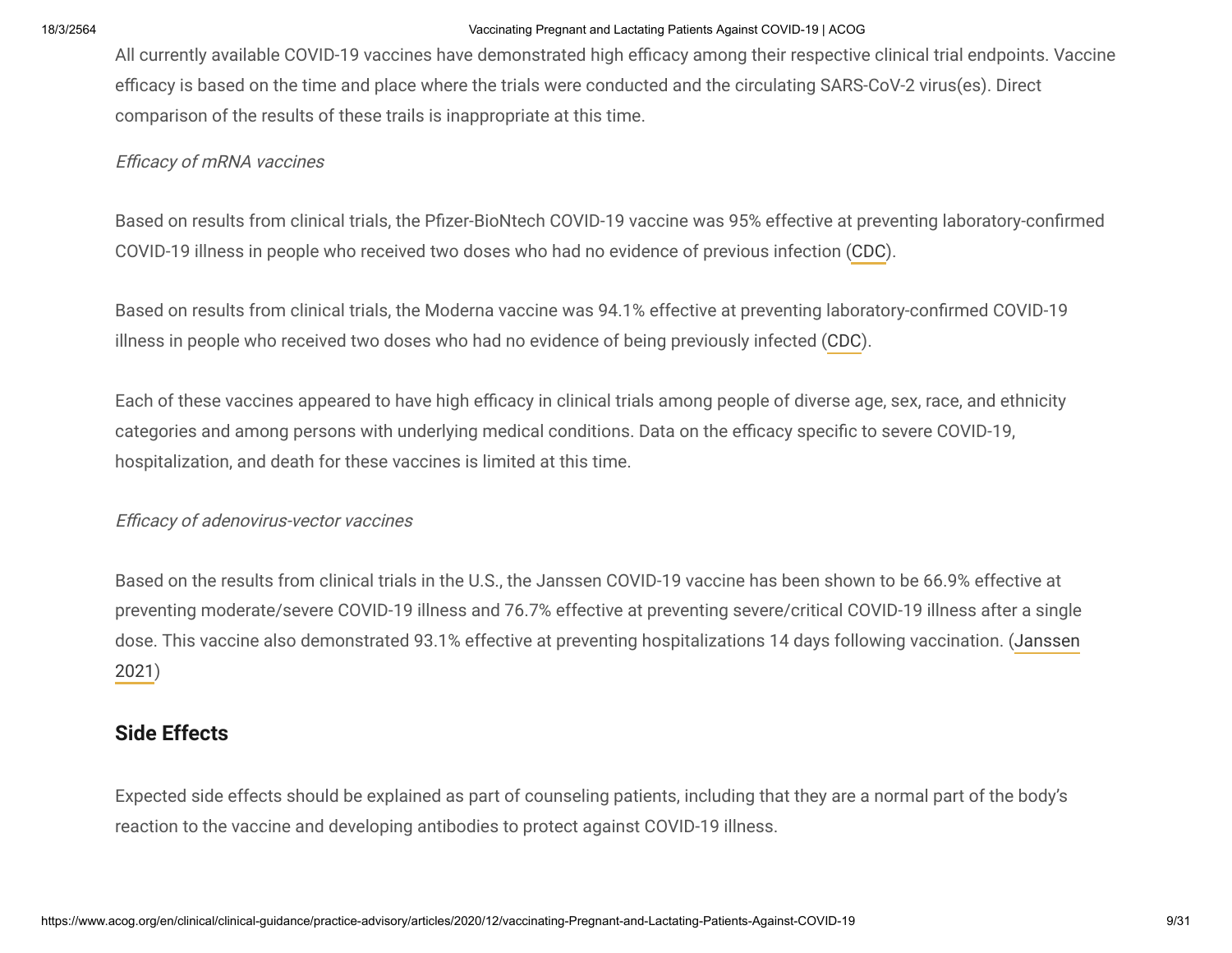Most study participants for both the Pfizer-BioNtech and Moderna vaccines experienced mild side effects similar to influenza-like illness symptoms following vaccination (see table below). In the Pfizer-BioNtech study subgroup of persons age 18-55 years fever greater than 38°C occurred in 3.7% after the first dose and 15.8% after the second dose ([FDA 2020\)](https://www.fda.gov/media/144245/download). In the Moderna vaccine trials, fever greater than 38°C was reported in 0.8% of vaccine recipients after the first dose, and 15.6% of vaccine recipients after the second dose [\(FDA 2020](https://www.fda.gov/media/144434/download)). Most of these symptoms resolved by day 3 after vaccination for both vaccines.

As is typical with adenovirus vaccines, side effects for the Janssen Biotech Inc. COVID-19 vaccine were generally mild and transient, resolving in 1-2 days following vaccination among safety study participants. In the Janssen Biotech Inc. safety study group, 9.0% of individuals receiving a COVID-19 vaccine experienced fever greater than 38°C following vaccination. Fever had a median duration of 1 day [\(FDA 2021](https://www.fda.gov/media/146219/download)).

Patients should be counseled about more severe side effects and when to seek medical care. For more information and details on side effects, see Local Reactions, Systemic Reactions, Adverse Events, and Serious Adverse Events: Pfizer-BioNTech COVID-19 Vaccine from the CDC.

#### **Table 1. Mild Side Effects Among All Study Participants\***

| Moderna |
|---------|
| 91.6%   |
| 68.5%   |
| 43.4%   |
| 59.6%   |
| 44.8%   |
| 63%     |

#### **Pfizer-BioNTech**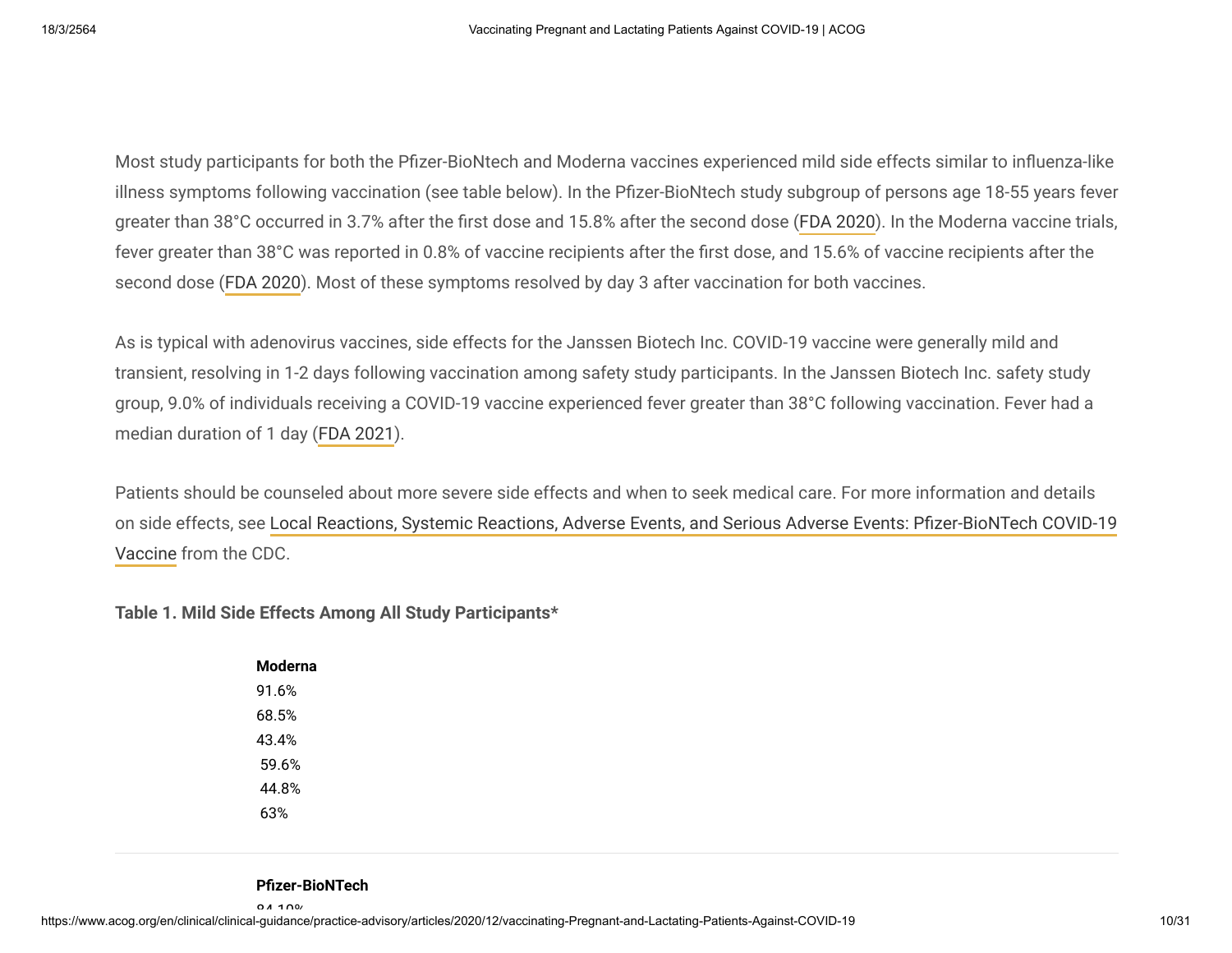84.10% 62.90% 31.90% 38.30% 23.60% 55.10%

| Janssen Biotech Inc. |  |  |  |
|----------------------|--|--|--|
| 48.6%                |  |  |  |
| 38.2%                |  |  |  |
| N/A                  |  |  |  |
| 33.2%                |  |  |  |
| N/A                  |  |  |  |
| 38.9%                |  |  |  |

\*Fever was the least common side effect reported; see text above for data on frequency of fever

### **Allergic Reactions Including Anaphylaxis**

Allergic reactions including anaphylaxis have been reported to be rare following COVID-19 vaccination in non-pregnant individuals. For the Pfizer-BioNtech vaccine, through January 18, 2021, nearly 10 million doses were administered and monitoring by the Vaccine Adverse Event Reporting System detected 47 cases (4.7 cases per million doses administered) of anaphylaxis following vaccination [\(ACIP Slides](https://www.cdc.gov/vaccines/acip/meetings/downloads/slides-2021-01/06-COVID-Shimabukuro.pdf)). For the Moderna vaccine, through January 18, 2021, over 7.5 million doses were administered, and monitoring by the Vaccine Adverse Event Reporting System detected 19 cases (2.5 cases per million doses administered) of anaphylaxis following vaccination [\(ACIP Slides](https://www.cdc.gov/vaccines/acip/meetings/downloads/slides-2021-02/28-03-01/05-covid-Shimabukuro.pdf)).

Anaphylaxis was not reported among any of the clinical trial participants for the Janssen COVID-19 vaccine. Allergic reactions and anaphylaxis rates will be monitored for the Janssen COVID-19 vaccine and information will be updated as soon as it is available ([FDA 2021\)](https://www.fda.gov/media/146219/download).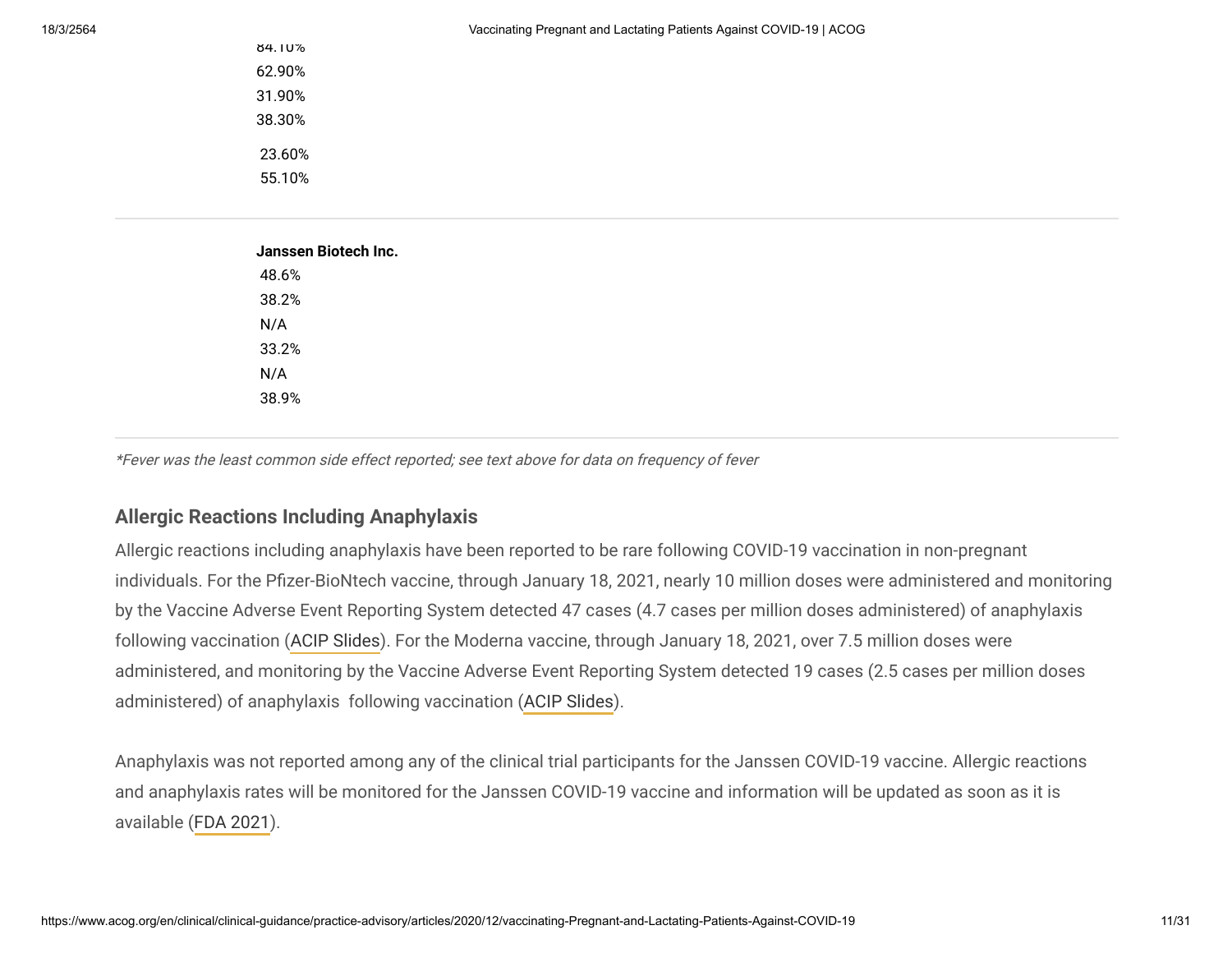If anaphylaxis is suspected in a pregnant individual after receiving a COVID-19 vaccination, anaphylaxis should be managed the same as non-pregnant individuals (eg, rapidly assess airway, breathing, circulation, and mental activity; call for emergency medical services; place the patient in a supine position, and administration of epinephrine) [\(CDC](https://www.cdc.gov/vaccines/covid-19/clinical-considerations/managing-anaphylaxis.html?CDC_AA_refVal=https%3A%2F%2Fwww.cdc.gov%2Fvaccines%2Fcovid-19%2Finfo-by-product%2Fpfizer%2Fanaphylaxis-management.html)). Similar to non-pregnant individuals, anaphylaxis may recur after the individual begins to recover, and monitoring in a medical facility for at least several hours is advised, even after complete resolution of symptoms and signs.

For more information on the management of anaphylaxis after COVID-19 vaccination, see [CDC's website](https://www.cdc.gov/vaccines/covid-19/clinical-considerations/managing-anaphylaxis.html?CDC_AA_refVal=https%3A%2F%2Fwww.cdc.gov%2Fvaccines%2Fcovid-19%2Finfo-by-product%2Fpfizer%2Fanaphylaxis-management.html).

### **Available Safety Information Related to the use of COVID-19 Vaccines in Pregnancy**

Despite ACOG's persistent advocacy for the inclusion of pregnant individuals in COVID-19 vaccine trials, none of the COVID-19 vaccines approved under EUA have been tested in pregnant individuals. However, studies in pregnant women have begun or are planned.

### Developmental and Reproductive Toxicity Data

Data from Developmental and Reproductive Toxicity (DART) studies for the Pfizer-BioNtech COVID-19 vaccine have been reported in Europe. According to the report presented to the European Medicines Agency, animal studies using the Pfizer/BioNtech COVID-19 vaccine do not indicate direct or indirect harmful effects with respect to pregnancy, embryo/fetal development, parturition or post-natal development [\(EMA\)](https://ec.europa.eu/health/documents/community-register/2020/20201221150522/anx_150522_en.pdf).

A combined developmental and perinatal/postnatal reproductive toxicity (DART) study of Moderna's mRNA-1273 in rats was submitted to FDA on December 4, 2020. FDA review of this study concluded that mRNA1273 given prior to mating and during gestation periods at dose of 100 µg did not have any adverse effects on female reproduction, fetal/embryonal development, or postnatal developmental except for skeletal variations which are common and typically resolve postnatally without intervention ([FDA\)](https://www.fda.gov/media/144434/download).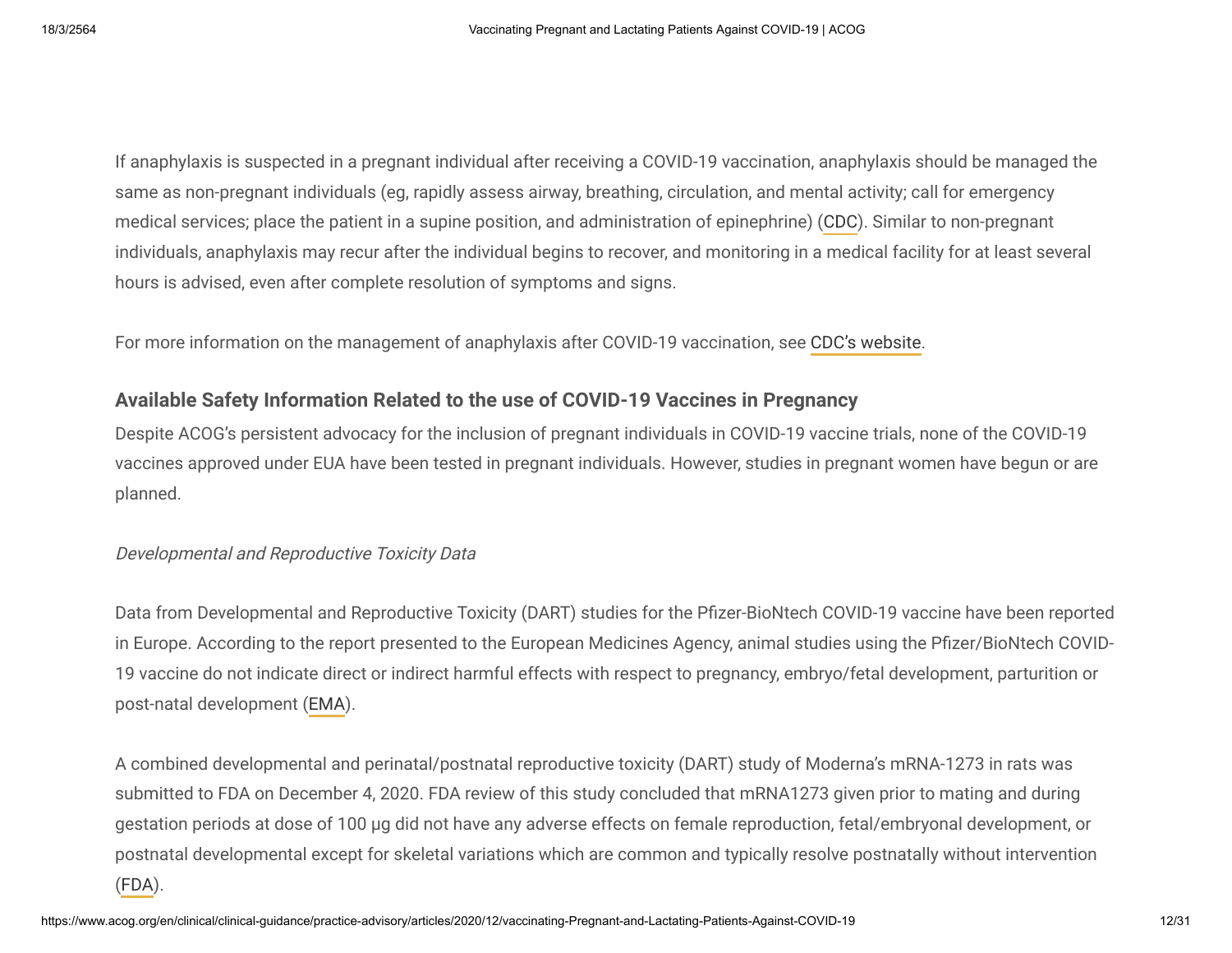In a reproductive developmental toxicity study female rabbits were administered 1 mL of the Janssen COVID-19 Vaccine (a single human dose is 0.5 mL) by intramuscular injection 7 days prior to mating and on Gestation Days 6 and 20 (i.e., one vaccination during early and late gestation, respectively). No vaccine related adverse effects on female fertility, embryo-fetal or postnatal development up to Postnatal Day 28 were observed [\(FDA 2021](https://www.fda.gov/media/146304/download)). Further, based on data from ongoing and completed clinical trials of Ad26-vectored vaccines including COVID-19, HIV, and Ebola administered to pregnant individuals, overall, the Ad26-based vaccines have an acceptable safety and reactogenicity profile, without significant safety issues identified to date. In addition, the review of the available pregnancy data is not suggestive of a pregnancy-related safety concern ([FDA 2021](https://www.fda.gov/media/146219/download)).

These DART studies provide the first safety data to help inform the use of the vaccine in pregnancy until there are more data in this population.

Among participants of Phase II/III COVID-19 vaccine clinical studies in non-pregnant adults, a few inadvertent pregnancies that have occurred are being followed to collect safety outcomes.

#### V-safe and V-safe Pregnancy Registry Data

[As of February 16, 2021, there have been over 30,000 pregnancies reported in CDC's v-safe post-vaccination health checker \(CDC](https://www.cdc.gov/vaccines/acip/meetings/downloads/slides-2021-02/28-03-01/05-covid-Shimabukuro.pdf) 2021). Based on limited self-reported information, no specific safety signals have been observed in pregnant people enrolled in vsafe; however longitudinal follow-up is needed.

CDC is currently enrolling pregnant individuals in a v-safe pregnancy registry and as of February 19, 2021 over 1,800 pregnant individuals were enrolled. Data collected through February 18th from the v-safe pregnancy registry indicate that the reactogenicity profile and adverse events observed among pregnant individuals in v-safe did not indicate any safety concerns. Additionally, side effects were similar in pregnant and non-pregnant populations. Specific pregnancy outcome data for 275 completed pregnancies are included in Table 2. As demonstrated below, no differences have been seen when comparing pregnant women participating in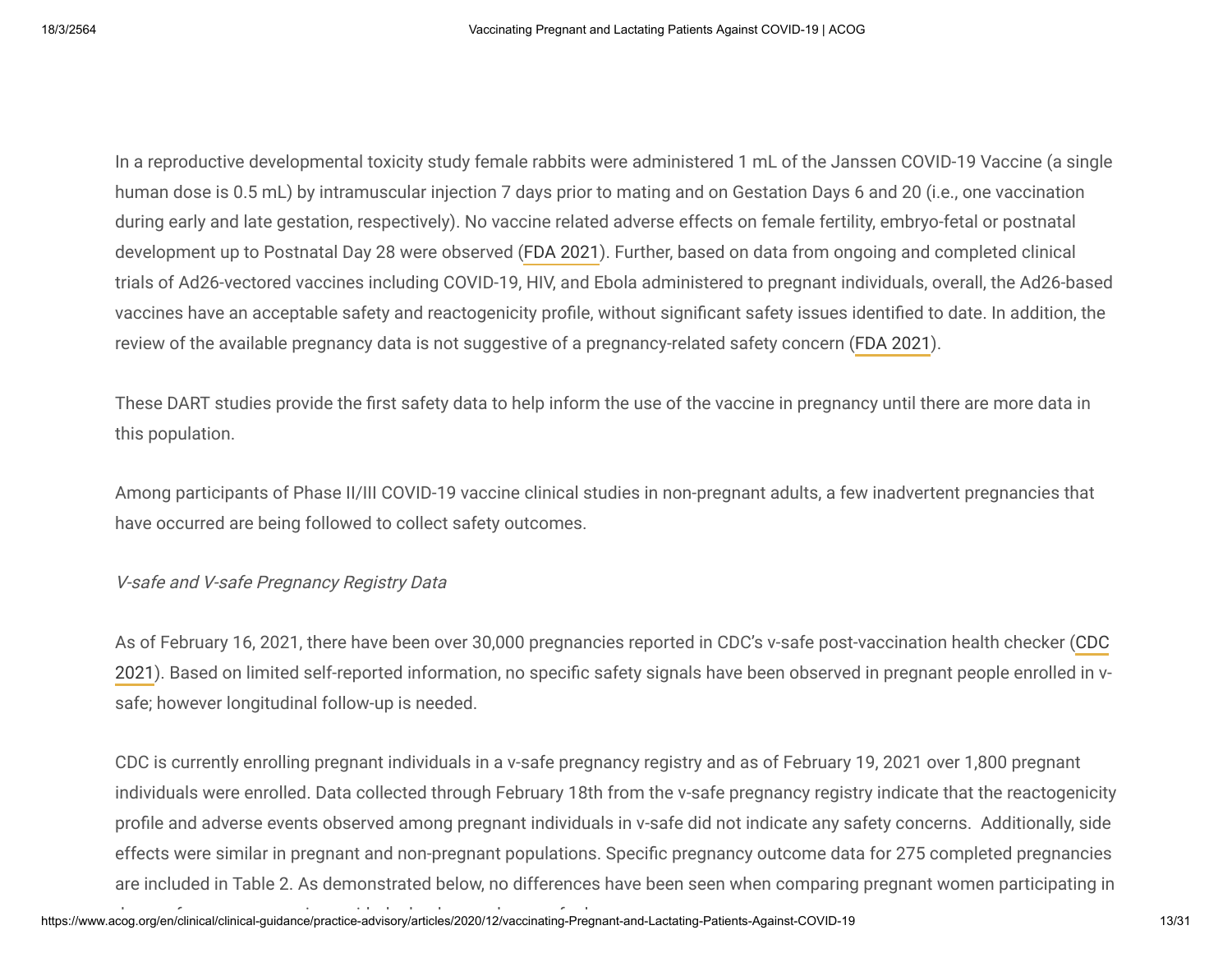the v-safe pregnancy registry with the background rates of adverse pregnancy outcomes.

**Table 2. V-safe pregnancy registry outcomes of interest in COVID-19 vaccinated pregnant women as of February 18, 2021**

| Miscarriage (<20 weeks) |  |
|-------------------------|--|
| 26%                     |  |
| 15%                     |  |

| Stillbirth (≥20 weeks)      |
|-----------------------------|
| 0.6%                        |
| 1%                          |
|                             |
| <b>Gestational diabetes</b> |
| 7-14%                       |
| 10%                         |
|                             |

| Preeclampsia or gestational hypertension |
|------------------------------------------|
| 10-15%                                   |
| 15%                                      |

| <b>Eclampsia</b> |  |
|------------------|--|
| 0.27%            |  |

0%

| Intrauterine growth restriction |
|---------------------------------|
| $3 - 7%$                        |
| 1%                              |
|                                 |
| Preterm birth                   |
| 10.10%                          |
| 10%                             |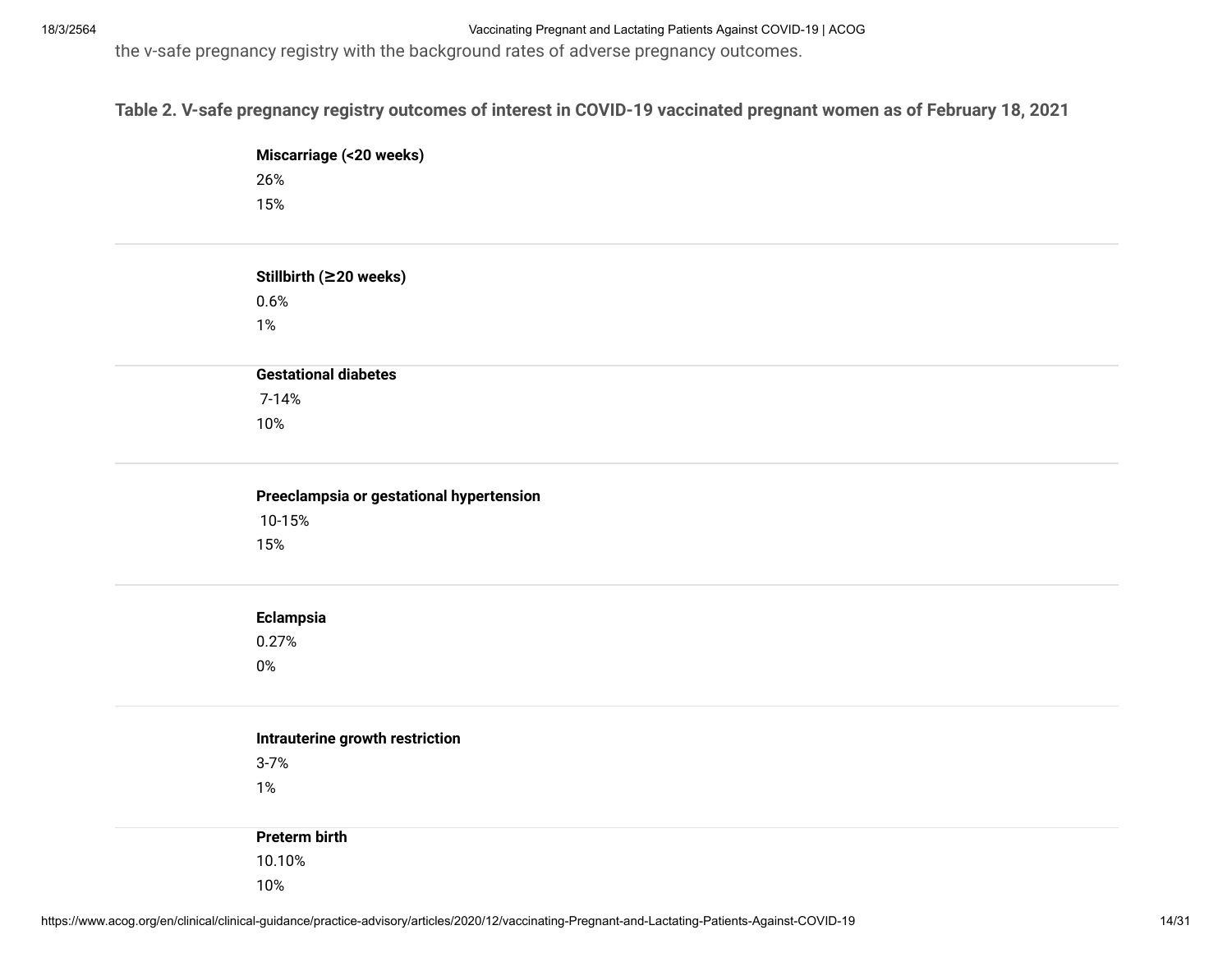| <b>Congenital anomalies</b><br>3%<br>4% |
|-----------------------------------------|
|                                         |
| <b>Small for gestational age</b>        |
| $3 - 7%$                                |
| 4%                                      |
|                                         |
| <b>Neonatal death</b>                   |
| 0.38%                                   |
| $0\%$                                   |
|                                         |

Source: Shimabukuro T. COVID-19 vaccine safety update. Advisory Committee on Immunization Practices (ACIP). Atlanta, GA: Centers for Disease [Control and Prevention; 2021. Available at: https://www.cdc.gov/vaccines/acip/meetings/downloads/slides-2021-02/28-03-01/05-covid-](https://www.cdc.gov/vaccines/acip/meetings/downloads/slides-2021-02/28-03-01/05-covid-Shimabukuro.pdf)Shimabukuro.pdf. Retrieved March 1, 2021.

Evidence gathered through these systems will provide clinicians with critically needed data to inform future recommendations related to COVID-19 vaccination during pregnancy [\(ACIP slides](https://www.cdc.gov/vaccines/acip/meetings/downloads/slides-2021-01/06-COVID-Shimabukuro.pdf)).

# ACOG Recommendations

## Pregnant Individuals

ro\/ID 10 versination While program individuals are anosuraged to diopuse versination considerations with their elinical sero. الالاتصحاح المستحدث المستحدث المستحدث المستحدث المستحدث المستحدث المستحدث المستحدث المستحدث 15 ACOG recommends that COVID-19 vaccines should not be withheld from pregnant individuals. While safety data on the use of COVID-19 vaccines in pregnancy are limited, there are also no data to indicate that the vaccines should be contraindicated, and no safety signals were generated from DART studies for the Pfizer-BioNtech, Moderna, and Janssen COVID-19 vaccines. Therefore, in the interest of patient autonomy, ACOG recommends that pregnant individuals be free to make their own decision regarding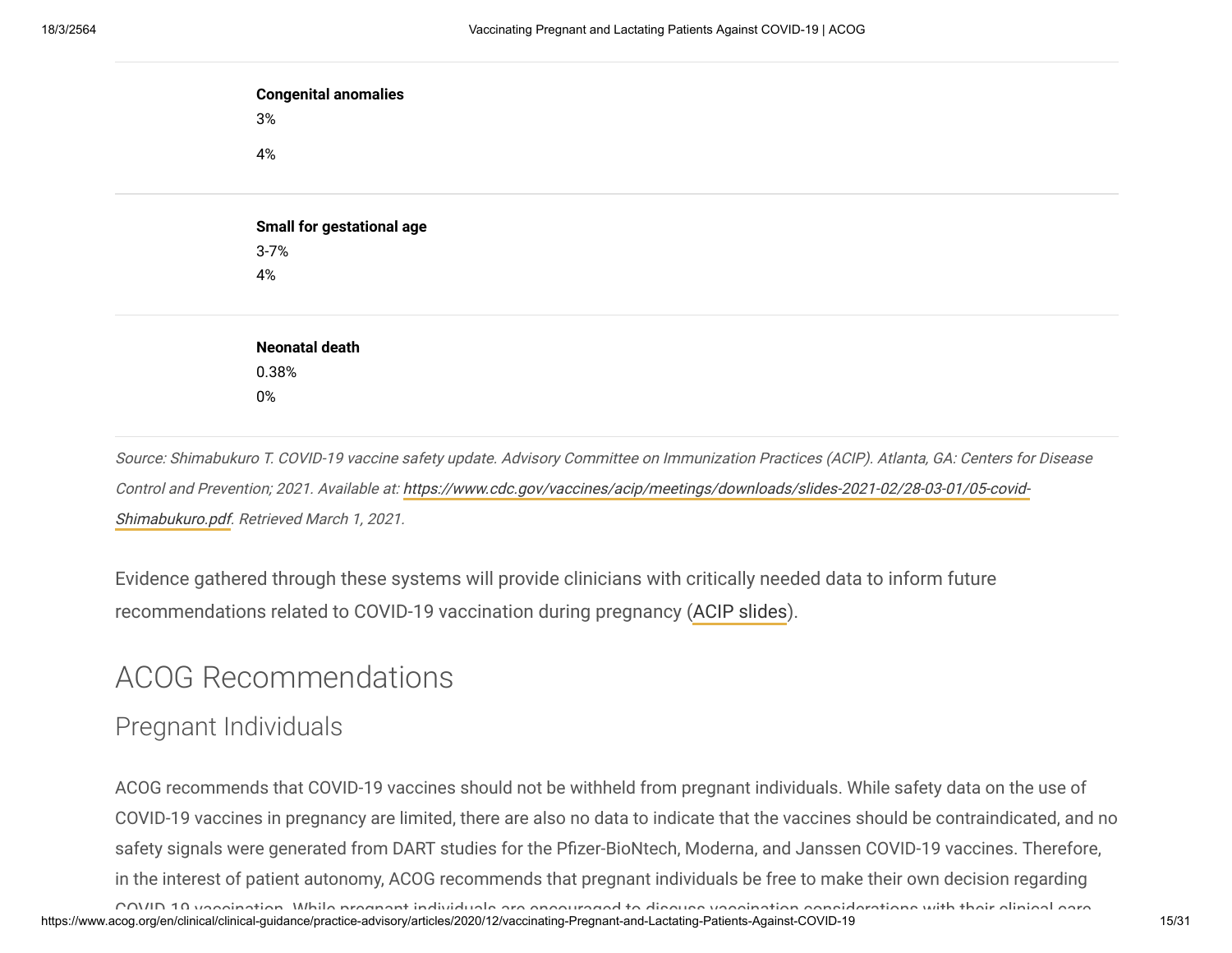COVID-19 vaccination. While pregnant individuals are encouraged to discuss vaccination considerations with their clinical care team when feasible, written permission or documentation of such a discussion should not be required prior to receiving a COVID-19 vaccine.

Individuals considering a COVID-19 vaccine should have access to available information about the safety and efficacy of the vaccine, including information about data that are not available. [A conversation](https://www.acog.org/covid-19/covid-19-vaccines-and-pregnancy-conversation-guide-for-clinicians) between the patient and their clinical team may assist with decisions regarding the use of vaccines approved under EUA for the prevention of COVID-19 by pregnant patients. Important considerations include the level of activity of the pandemic in the community, the potential efficacy of the vaccine, the potential risk and severity of maternal disease, including the effects of disease on the fetus and newborn, and the safety of the vaccine for the pregnant patient and the fetus. While a conversation with a clinician may be helpful, it should not be required prior to vaccination as this may cause unnecessary barriers to access.

Clinicians should review the available data on risks and benefits of vaccination with pregnant patients, including the risks of not getting vaccinated in the context of the individual patient's current health status, and risk of exposure, including the possibility for exposure at work or home and the possibility for exposing high-risk household members. Conversations about risk should take into account the individual patient's values and perceived risk of various outcomes and should respect and support autonomous decision-making [\(ACOG 2013\)](https://journals.lww.com/greenjournal/Fulltext/2013/05000/Committee_Opinion__No__563__Ethical_Issues_in.47.aspx).

#### Vaccination Considerations

Similar to their non-pregnant peers, vaccination of pregnant individuals with a COVID-19 vaccine may occur in any •setting authorized to administer these vaccines. This includes any clinical setting and non-clinical community-based vaccination sites such as schools, community centers, and other mass vaccination locations. Precautions should be discussed with any individual who reports a history of any immediate allergic reaction to any other vaccine or injectable therapy (i.e., intramuscular, intravenous, or subcutaneous vaccines or therapies not related to a component of COVID-19 vaccines or polysorbate) [\(CDC](https://www.cdc.gov/vaccines/covid-19/info-by-product/clinical-considerations.html#Contraindications)). Locations administering COVID-19 vaccines should adhere to CDC guidance for use of COVID-19 vaccines, including screening recipients for contraindications and precautions, having the necessary supplies available to manage anaphylaxis, implementing the recommended postvaccination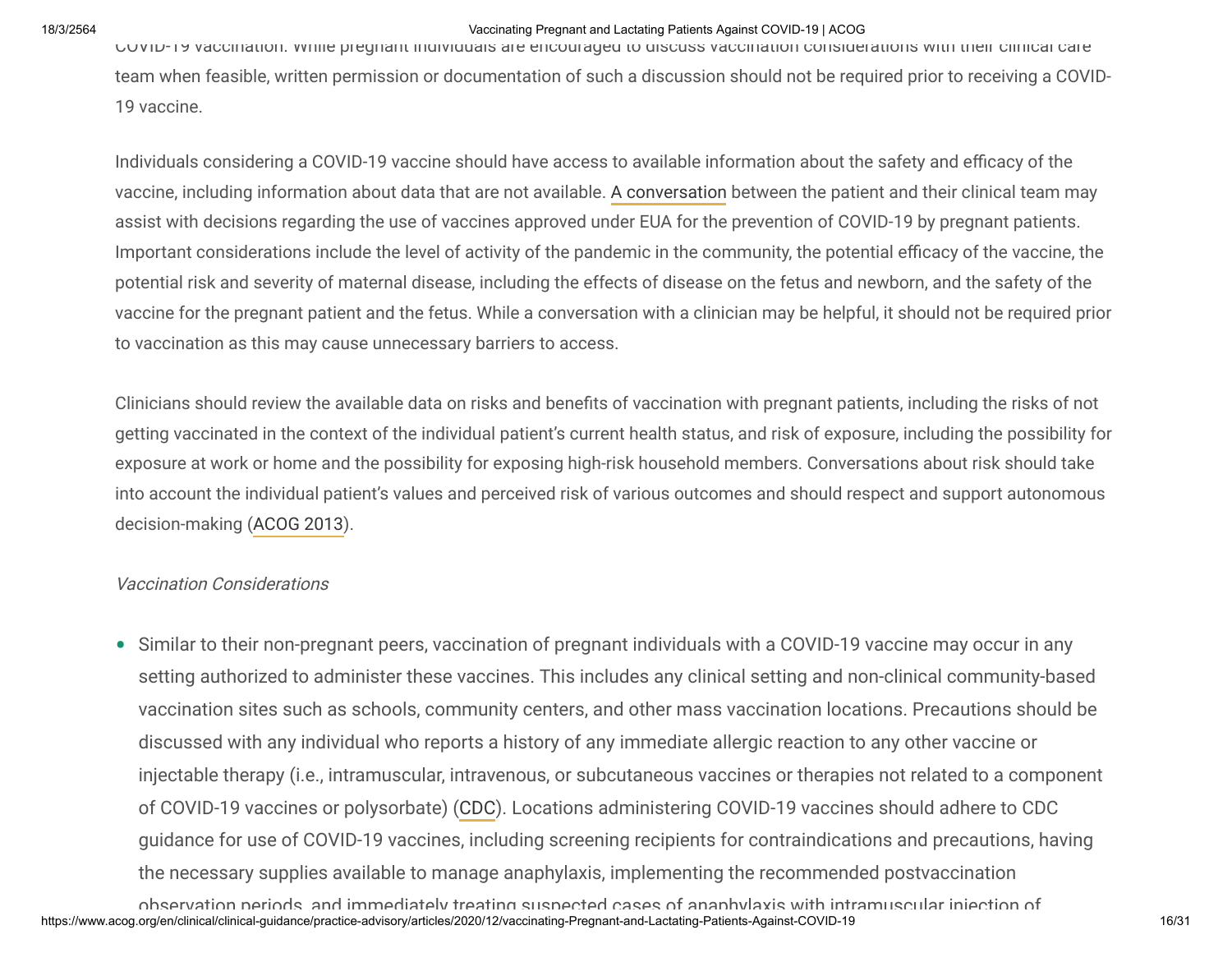observation periods, and immediately treating suspected cases of anaphylaxis with intramuscular injection of

epinephrine [\(CDC\)](https://www.cdc.gov/mmwr/volumes/70/wr/mm7002e1.htm)

- Pregnant women who experience fever following vaccination should be counseled to take acetaminophen. Acetaminophen has been proven to be safe for use in pregnancy and does not appear to impact antibody response to COVID-19 vaccines.
- There is currently no preference for the use of one COVID-19 vaccine over another except for 16-17 year olds who are only eligible for the Pfizer-BioNtech vaccine.
- Individuals who receive either the Pfizer-BioNtech or Moderna COVID-19 vaccine should complete their 2-dose series with the same vaccine product.
- COVID-19 vaccines should not be administered within 14 days of receipt of another vaccine. For pregnant individuals, vaccines including Tdap and influenza should be deferred for 14 days after the administration of COVID-19 vaccines.
- Anti-D immunoglobulin (i.e. Rhogam) should not be withheld from an individual who is planning or has recently •received a COVID-19 vaccine as it will not interfere with the immune response to the vaccine.

Pregnant patients who decline vaccination should be supported in their decision. Regardless of their decision to receive or not receive the vaccine, these conversations provide an opportunity to remind patients about the importance of other prevention measures such as hand washing, physical distancing, and wearing a mask.

Pregnant individuals who receive a COVID-19 vaccine should be educated about and encouraged to participate in CDC's v-safe program (see below for more information on CDC's v-safe program).

## Lactating Individuals

ACOG recommends COVID-19 vaccines be offered to lactating individuals. While lactating individuals were not included in most clinical trials, COVID-19 vaccines should not be withheld from lactating individuals who otherwise meet criteria for vaccination.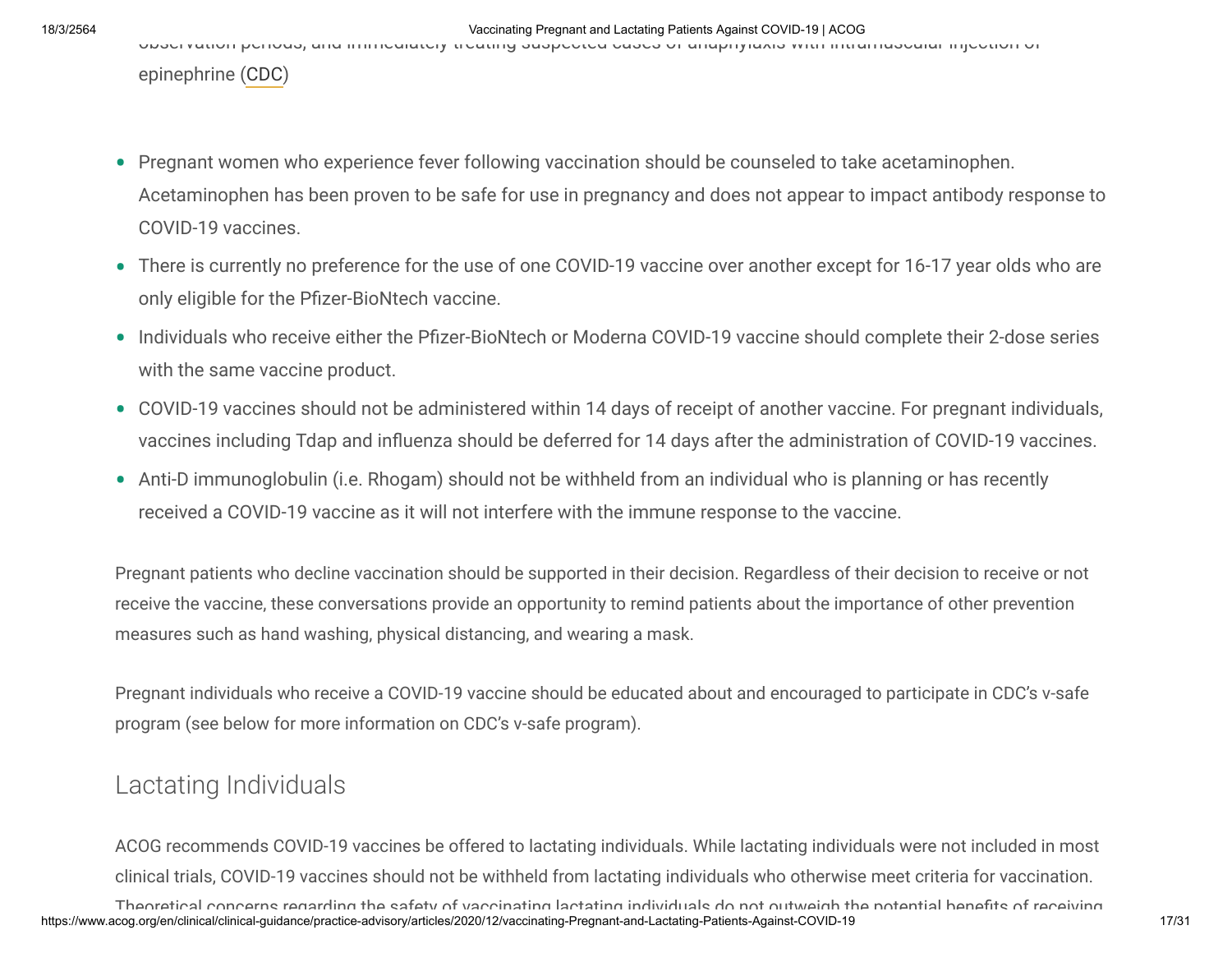Theoretical concerns regarding the safety of vaccinating lactating individuals do not outweigh the potential benets of receiving [the vaccine. There is no need to avoid initiation or discontinue breastfeeding in patients who receive a COVID-19 vaccine \(ABM](https://abm.memberclicks.net/abm-statement-considerations-for-covid-19-vaccination-in-lactation) 2020).

## Individuals Contemplating Pregnancy

Vaccination is strongly encouraged for non-pregnant individuals. Further, ACOG recommends vaccination of individuals who are actively trying to become pregnant or are contemplating pregnancy and meet the criteria for vaccination based on ACIP prioritization recommendations. Additionally, it is not necessary to delay pregnancy after completing both doses of the COVID-19 vaccine.

Importantly, unfounded claims linking COVID-19 vaccines to infertility have been scientifically disproven. ACOG recommends vaccination for all eligible people who may consider future pregnancy. Given the mechanism of action and the safety profile of the mRNA vaccines in non-pregnant individuals, COVID-19 mRNA vaccines are not a cause of infertility. Adenovirus vector vaccines such as the Janssen COVID-19 vaccine cannot replicate following administration, and available data demonstrate that it is cleared from tissues following injection. Because it does not replicate in the cells, the vaccine cannot cause infection or alter the DNA of a vaccine recipient and is also not a cause of infertility [\(Evans, 2021](https://www.fertstertdialog.com/posts/covid-19-vaccine-and-infertility-baseless-claims-and-unfounded-social-media-panic)).

If an individual becomes pregnant after the first dose of a COVID-19 vaccine requiring two doses (Pfizer-BioNtech or Moderna), the second dose should be administered as indicated. If an individual receives a COVID-19 vaccine and becomes pregnant within 30 days of receipt of the vaccine, participation in CDC's v-safe program should be encouraged (see below for more information on CDC's v-safe program).

Importantly, routine pregnancy testing is not recommended prior to receiving any EUA-approved COVID-19 vaccine.

## Health Equity Considerations and Communities of Color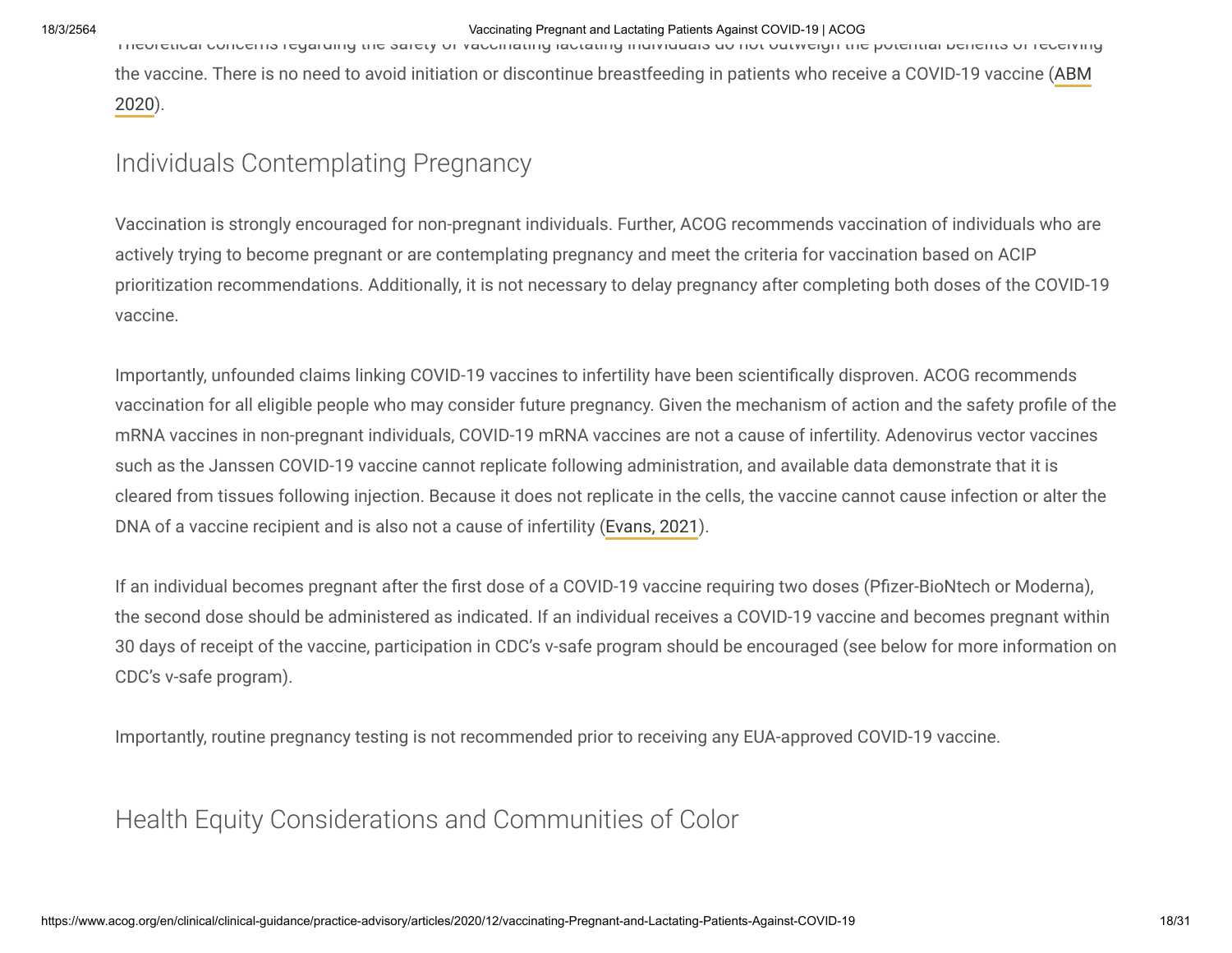Communities of color have been disproportionately affected by the COVID-19 pandemic. Individuals in communities of color are more likely to have severe illness and even die from COVID-19 likely due to a range of social and structural factors including disparities in socioeconomic status, access to care, rates of chronic conditions, and occupational exposure, systemic racism, and historic and continued inequities in the health care system. Access to and confidence in COVID-19 vaccines is of critical importance for all communities, but willingness to consider vaccination varies by patient context, in part due to historic and continued injustices and systemic racism that has eroded trust in some communities of color. According to a recent Kaiser Family Foundation survey, only 50% of Black Americans compared with 65% of White Americans, would definitely or probably get vaccinated against COVID-19 even if the vaccine was free and determined safe by scientists, many citing distrust as a concern ([Hamel 2020](https://www.kff.org/report-section/kff-the-undefeated-survey-on-race-and-health-main-findings/#COVID-19Vaccine)). When discussing COVID-19 vaccines with an individual who expresses concerns, it is critical to:

- Be aware of historical and current injustices perpetuated on communities of color •
- Actively listen to and validate expressed fears and concerns
- Continue to support patients who decide not to be vaccinated, share resources, and encourage the continued use of prevention measures

If the patient is amenable to further discussion:

- Inform about the testing process, existing safety data and continued monitoring of safety and efficacy data on COVID-19 vaccines; there have not been shortcuts with the testing of this vaccine
- Discuss the increased incidence of infection and severe illness from COVID-19 in communities of color •
- Note that individuals from communities of color were included in clinical trials (9.8% of Pfizer-BioNtech overall Phase II/III participants were Black and 26.2% were Hispanic/Latinx; 9.7% of Moderna overall Phase II/III participants were Black and 20% were Hispanic/Latinx; 13% of Janssen overall Phase II/III participants were Black and 14.7% were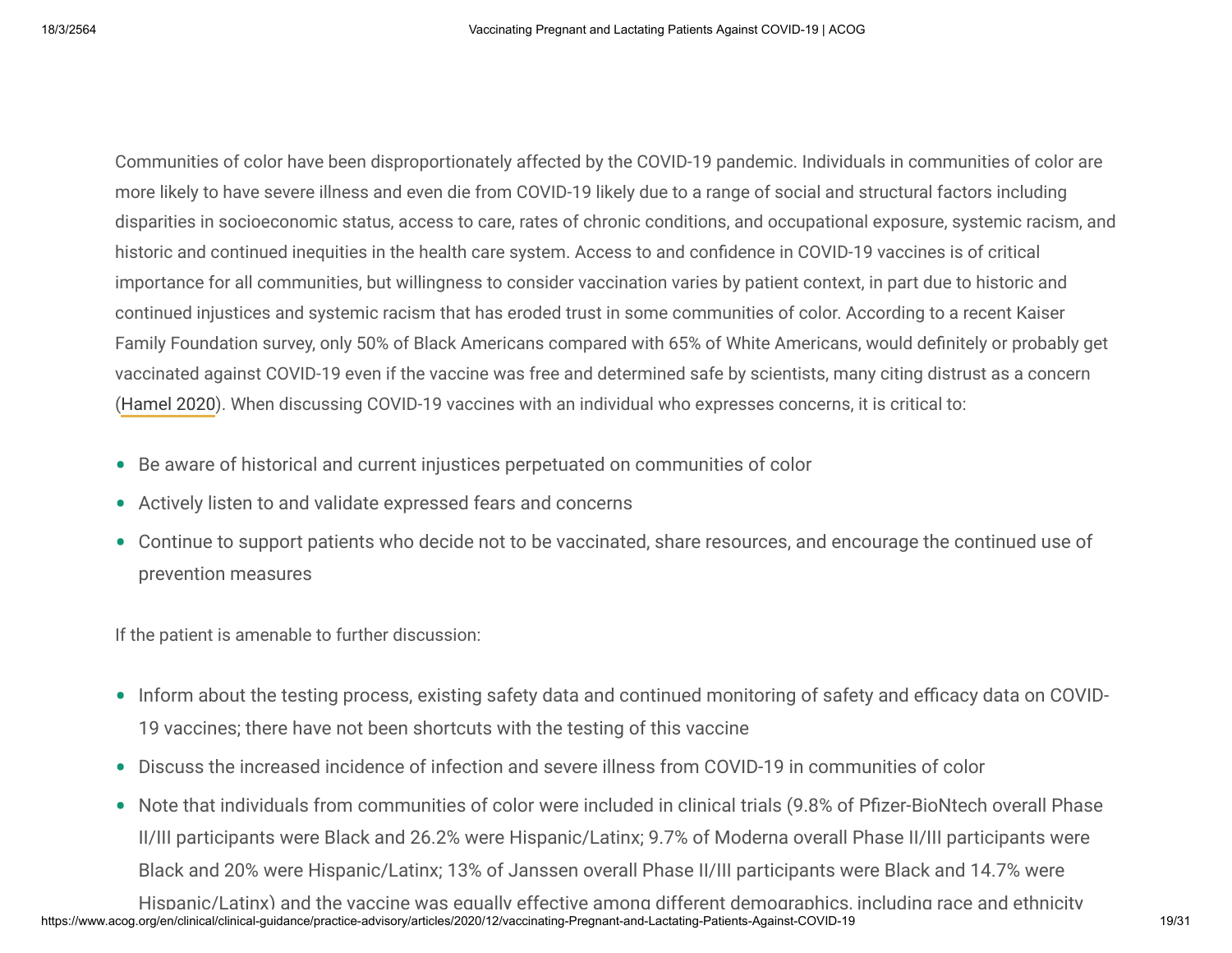Hispanic/Latinx) and the vaccine was equally effective among different demographics, including race and ethnicity

### **Additional Health Equity Resources**

- Centers for Disease Control and Prevention. Health Equity Considerations and Racial and Ethnic Minority Groups. Available at:<https://www.cdc.gov/coronavirus/2019-ncov/community/health-equity/race-ethnicity.html>. Retrieved December 13, 2020
- Chandler R, Guillaume D, Parker AG, Mack A, Hamilton J, Dorsey J, et al. The impact of COVID-19 among Black women: evaluating perspectives and sources of information [published online November 5, 2020]. Ethn Health. DOI: 10.1080/13557858.2020.1841120. Available at:

<https://www.tandfonline.com/doi/full/10.1080/13557858.2020.1841120>. Retrieved December 11, 2020.

- Silverman E. STAT-Harris poll: the share of Americans interested in getting Covid-19 vaccine as soon as possible is [dropping. STAT. October 19, 2020. Available at: https://www.statnews.com/pharmalot/2020/10/19/covid19](https://www.statnews.com/pharmalot/2020/10/19/covid19-coronavirus-pandemic-vaccine-racial-disparities/) coronavirus-pandemic-vaccine-racial-disparities/. Retrieved December 11, 2020.
- Joint statement on ensuring racial equity in the development and distribution of a COVID-19 vaccine. Health Leads [blog. October 26, 2020. Available at: https://healthleadsusa.org/communications-center/blog/joint-statement-on](https://healthleadsusa.org/communications-center/blog/joint-statement-on-covid19-vaccine-equity/)covid19-vaccine-equity/ . Retrieved December 11, 2020.
- American College of Obstetricians and Gynecology. Addressing health equity during the COVID-19 pandemic. Position •[Statement. Washington, DC: ACOG; 2020. Available at: https://www.acog.org/clinical-information/policy-and-position](https://www.acog.org/clinical-information/policy-and-position-statements/position-statements/2020/addressing-health-equity-during-the-covid-19-pandemic)statements/position-statements/2020/addressing-health-equity-during-the-covid-19-pandemic. Retrieved December 11, 2020.

# Vaccine Confidence

Vaccine hesitancy, particularly around COVID-19 vaccines, exists among all populations. When communicating with patients it is extremely important to underscore the general safety of vaccines and emphasize the fact that no steps were skipped in the development and evaluation of COVID-19 vaccines. This can be done by briefly highlighting the safety requirements of vaccines,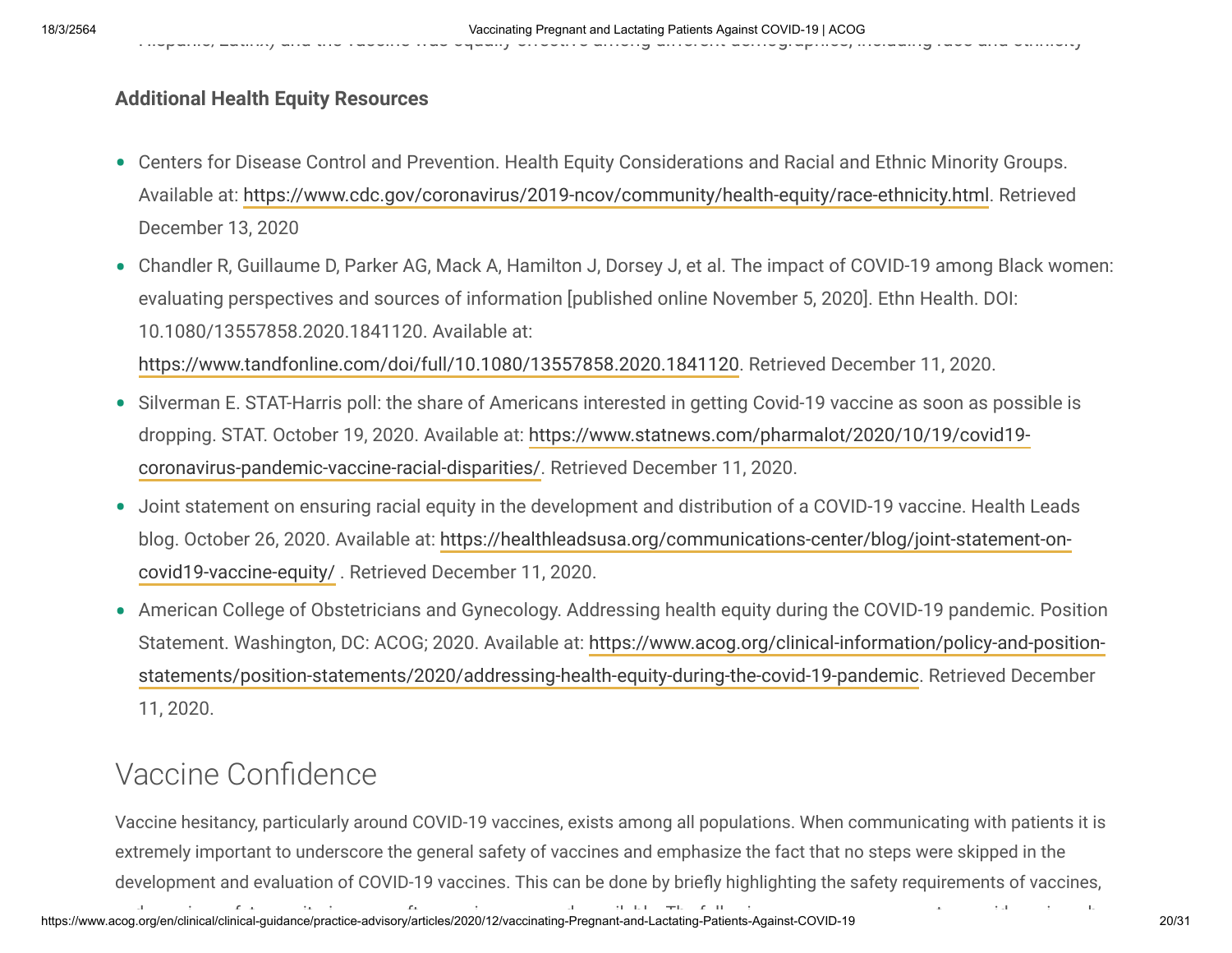and ongoing safety monitoring even after vaccines are made available. The following are some messages to consider using when discussing COVID-19 vaccines with patients:

- Vaccines are one of the greatest public health achievements of the  $20^{th}$  century. Before the widespread use of vaccines, people routinely died from infectious diseases, several of which have since been eradicated thanks to robust immunization programs.
- Community members may interpret efficacy data to imply that the Janssen COVID-19 vaccine is inferior to other available vaccines. It is important to be clear that all available COVID-19 vaccines are highly effective. Individuals should receive any product that is made available to them and can be confident in the vaccine's ability to provide a high level of protection from COVID-19 illness.
- Several vaccines have safely been given to pregnant and lactating individuals for decades. •
- Early safety data on COVID-19 vaccines administered during pregnancy do not reveal any safety concerns. •
- The rigor of COVID-19 vaccine clinical trials with regards to monitoring safety and efficacy meet the same high standards and requirements as with a typical vaccine approval process.
- While there has been a worldwide attempt to develop COVID-19 vaccines rapidly, this does not mean that any safety standards have been relaxed. In fact, there are additional safety monitoring systems to track and monitor these vaccines, including real-time assessment.
- Side effects such as influenza-like-illness can be expected with these vaccines, however this is a normal reaction as the body develops antibodies to protect itself against COVID-19. COVID-19 vaccines cannot cause COVID-19 infection. It is important not to be dissuaded by these side effects, because in order to get the maximum protection against COVID-19, patients need two doses of the vaccine.
- Safety monitoring continues well beyond the EUA administration.
	- [CDC's V-SAFE](https://www.cdc.gov/vaccines/acip/meetings/downloads/slides-2020-09/COVID-03-Shimabukuro.pdf): A new active surveillance smartphone-based after-vaccination health checker for people who receive COVID-19 vaccines. V-safe will use text messaging and web surveys from CDC to check in with vaccine recipients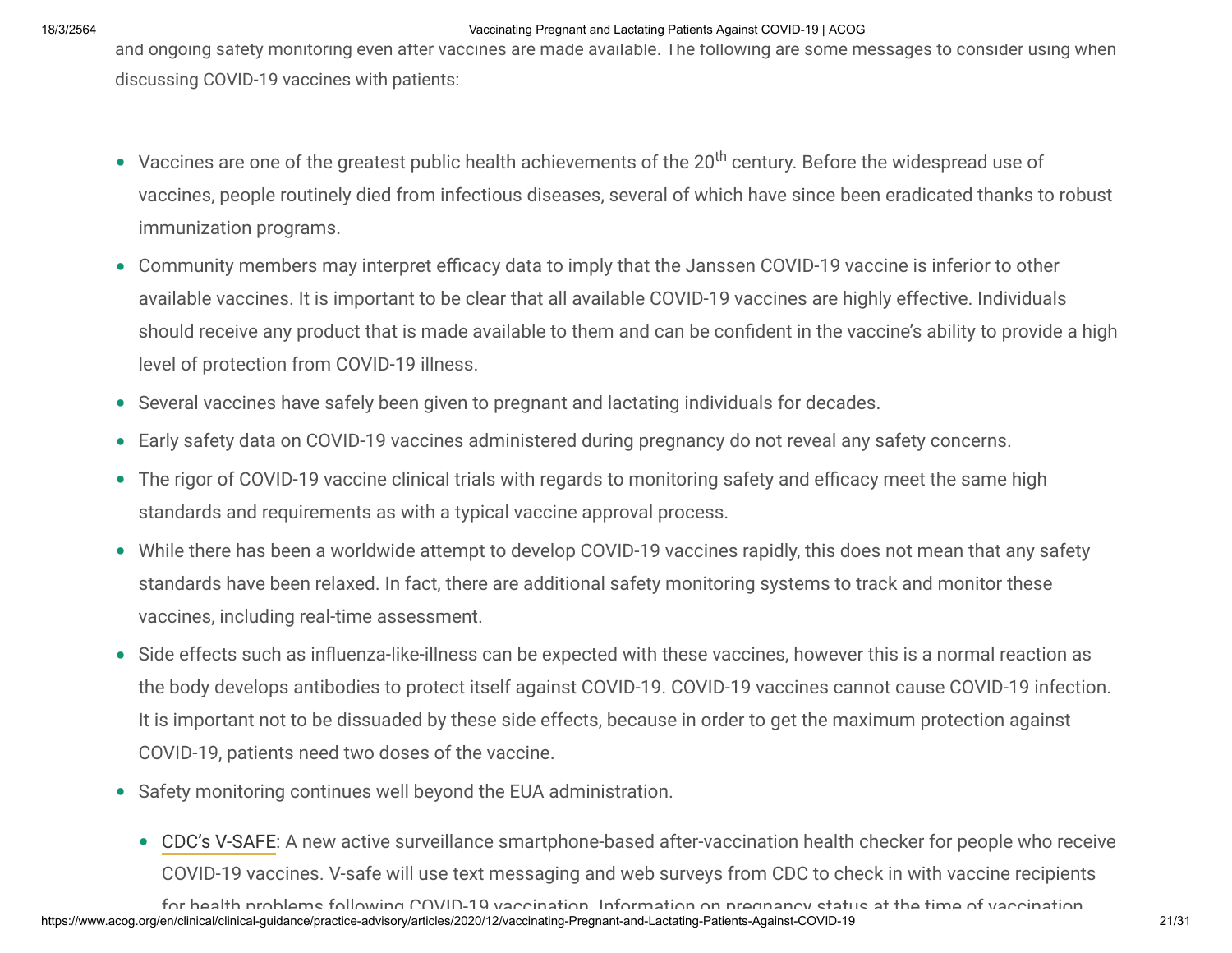for health problems following COVID 19 vaccination. Information on pregnancy status at the time of vaccination and at subsequent follow up time points will also be collected. The system will provide telephone follow up to anyone who reports medically signicant (important) adverse events or exposure to COVID-19 vaccines during

pregnancy or periconception period. As of January 20, 2021, there have been over 15,000 pregnancies reported in CDC's v-safe after-vaccination health checker.

- [Vaccine Adverse Event Reporting System \(VAERS\)](https://vaers.hhs.gov/index.html): A national early warning system to detect possible safety problems in U.S.-licensed vaccines. VAERS is co-managed by the CDC and the FDA. Healthcare professionals are encouraged to report any clinically significant adverse events following vaccination to VAERS, even if they are not sure if vaccination caused the event. In addition, we are anticipating that the following adverse events will be required to be reported to VAERS for COVID-19 vaccines administered under an Emergency Use Authorization (EUA):  $\bullet$ 
	- Vaccine administration errors (whether associated with an adverse event or not) •
	- Serious adverse events (irrespective of attribution to vaccination) (such as death, life-threatening adverse event, inpatient hospitalization)
	- Multisystem inflammatory syndrome (MIS) in children [if vaccine is authorized in children] or adults
	- Cases of COVID-19 that result in hospitalization or death •
- [CDC's National Healthcare Safety Network \(NHSN\)](https://www.cdc.gov/nhsn/index.html): An acute care and long-term care facility monitoring system with reporting to the Vaccine Adverse Event Reporting System or VAERS  $\bullet$
- [Vaccines and Medications in Pregnancy Surveillance System \(VAMPSS\):](https://www.aaaai.org/about-aaaai/strategic-relationships/vampss/vampss-consumer) A national surveillance system designed to monitor the use and safety of vaccines and asthma medications during pregnancy
- FDA is working with large insurer/payer databases on a system of administrative and claims-based data for surveillance and research
- [Additional safety monitoring information can be found here: https://www.cdc.gov/coronavirus/2019](https://www.cdc.gov/coronavirus/2019-ncov/vaccines/safety.html) ncov/vaccines/safety.html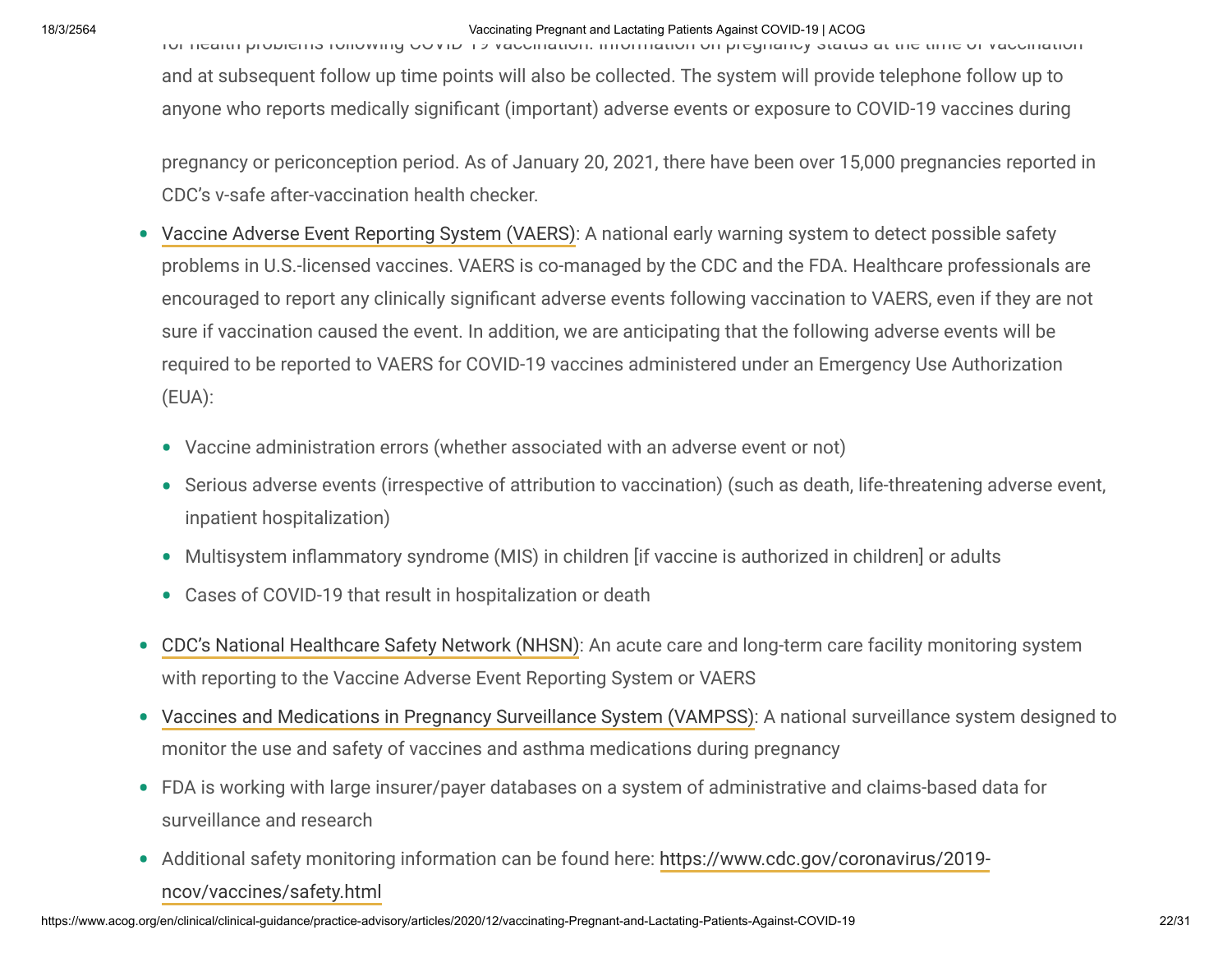## Additional Resources

- CDC Vaccination Considerations for People who are Pregnant or Breastfeeding<https://www.cdc.gov/coronavirus/2019-ncov/vaccines/recommendations/pregnancy.html>
- Baystate Health & University of Massachusetts Medical School COVID-19 Vaccine Decision [Tool https://foamcast.org/covidvacpregnancy/?fbclid=IwAR35gMR8Tdx-qEC2CBGAfNYiTMeRhw7W](https://foamcast.org/covidvacpregnancy/?fbclid=IwAR35gMR8Tdx-qEC2CBGAfNYiTMeRhw7W-x0eGjABEh8eqODTujv49bkuzwE)x0eGjABEh8eqODTujv49bkuzwE
- [Frequently Asked Questions about COVID-19 Vaccination https://www.cdc.gov/coronavirus/2019](https://www.cdc.gov/coronavirus/2019-ncov/vaccines/faq.html) ncov/vaccines/faq.html
- CDC's Talking to Recipients about COVID-19 Vaccines<https://www.cdc.gov/vaccines/covid-19/hcp/index.html> •
- CDC's Interim Considerations: Preparing for the Potential Management of Anaphylaxis at COVID-19 Vaccination Sites https://www.cdc.gov/vaccines/covid-19/info-by-product/pfizer/anaphylaxis-management.html

# References

- Academy of Breastfeeding Medicine. Considerations for COVID-19 vaccination in lactation. ABM Statement. Available 1. at: <https://abm.memberclicks.net/abm-statement-considerations-for-covid-19-vaccination-in-lactation>. Retrieved December 21, 2020.
- Advisory Committee on Immunization Practices. ACIP recommendations. Available 2. at: [https://www.cdc.gov/vaccines/acip/recommendations.html.](https://www.cdc.gov/vaccines/acip/recommendations.html) Retrieved December 11, 2020.
- 3. Allergic Reactions Including Anaphylaxis After Receipt of the First Dose of Moderna COVID-19 Vaccine United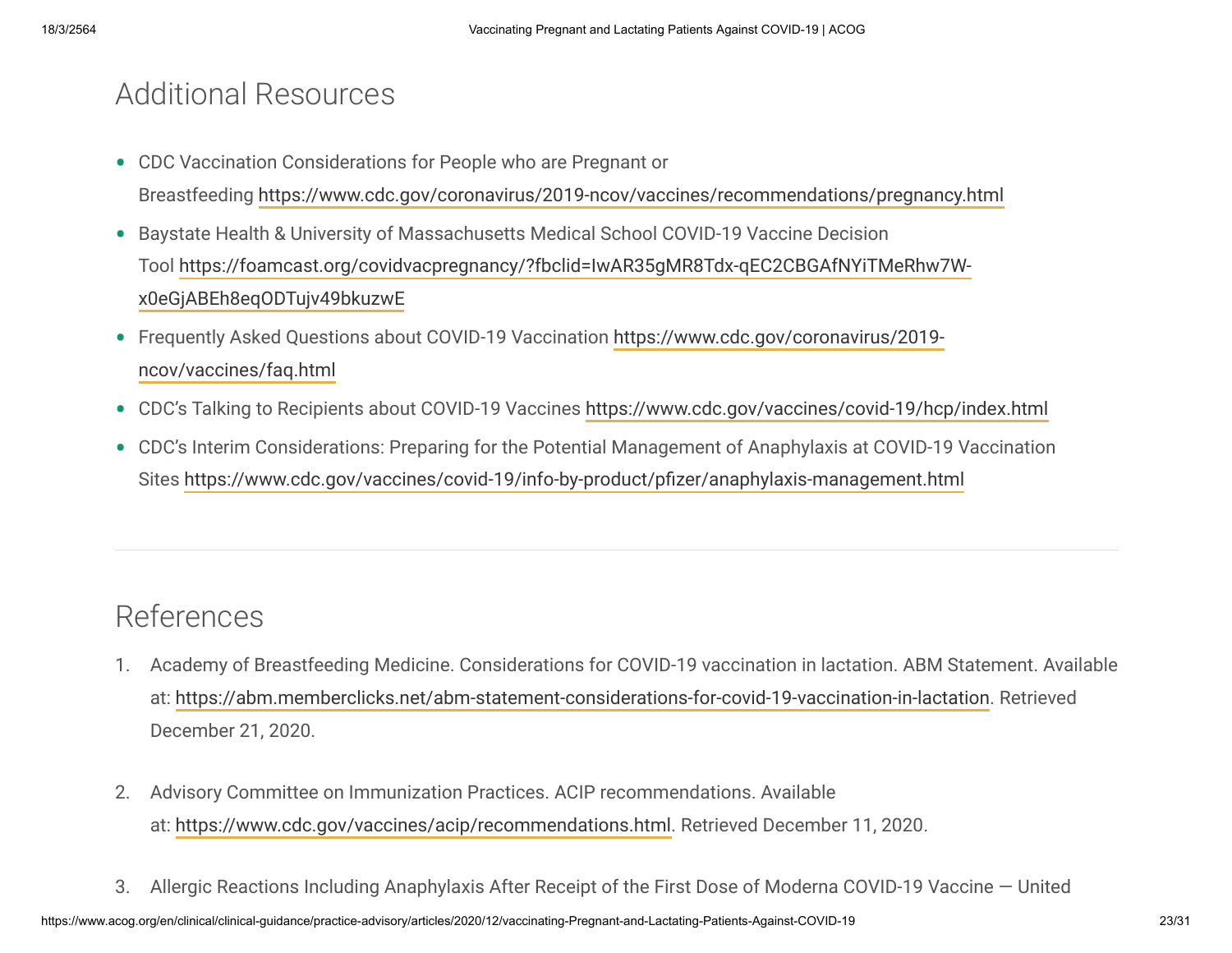States, December 21, 2020–January 10, 2021. MMWR Morb Mortal Wkly Rep. ePub: 22 January 2021.

- 4. Allergic Reactions Including Anaphylaxis After Receipt of the First Dose of Pfizer-BioNTech COVID-19 Vaccine United States, December 14–23, 2020. MMWR Morb Mortal Wkly Rep 2021;70:46–51.
- Centers for Disease Control and Prevention. COVID-19 (coronavirus disease): people with certain medical conditions. 5. [Available at: https://www.cdc.gov/coronavirus/2019-ncov/need-extra-precautions/people-with-medical](https://www.cdc.gov/coronavirus/2019-ncov/need-extra-precautions/people-with-medical-conditions.html)conditions.html. Retrieved December 11, 2020.
- Centers for Disease Control and Prevention. Coronavirus disease 2019 (COVID-19): people with certain medical 6. [conditions. Available at: https://www.cdc.gov/coronavirus/2019-ncov/need-extra-precautions/people-with-medical](https://www.cdc.gov/coronavirus/2019-ncov/need-extra-precautions/people-with-medical-conditions.html)conditions.html. Retrieved December 7, 2020.
- 7. Oliver S, Gargano J, Marin M, et al. The Advisory Committee on Immunization Practices' Interim Recommendation for Use of Moderna COVID-19 Vaccine — United States, December 2020. MMWR Morb Mortal Wkly Rep. ePub: 20 December 2020. DOI:<http://dx.doi.org/10.15585/mmwr.mm695152e1>
- Centers for Disease Control and Prevention. Local reactions, systemic reactions, adverse events, and serious adverse 8. events: Pfizer-BioNTech COVID-19 Vaccine. Available at: https://www.cdc.gov/vaccines/covid-19/info-bymanufacturer/pfizer/reactogenicity.html. Retrieved December 13, 2020
- Centers for Disease Control and Prevention. Understanding mRNA COVID-19 9. Vaccines.<https://www.cdc.gov/coronavirus/2019-ncov/vaccines/different-vaccines/mrna.html>. Retrieved December 13, 2020
- https://www.acog.org/en/clinical/clinical-guidance/practice-advisory/articles/2020/12/vaccinating-Pregnant-and-Lactating-Patients-Against-COVID-19 24/31 10. Centers for Disease Control and Prevention. Health equity considerations and racial and ethnic minority groups.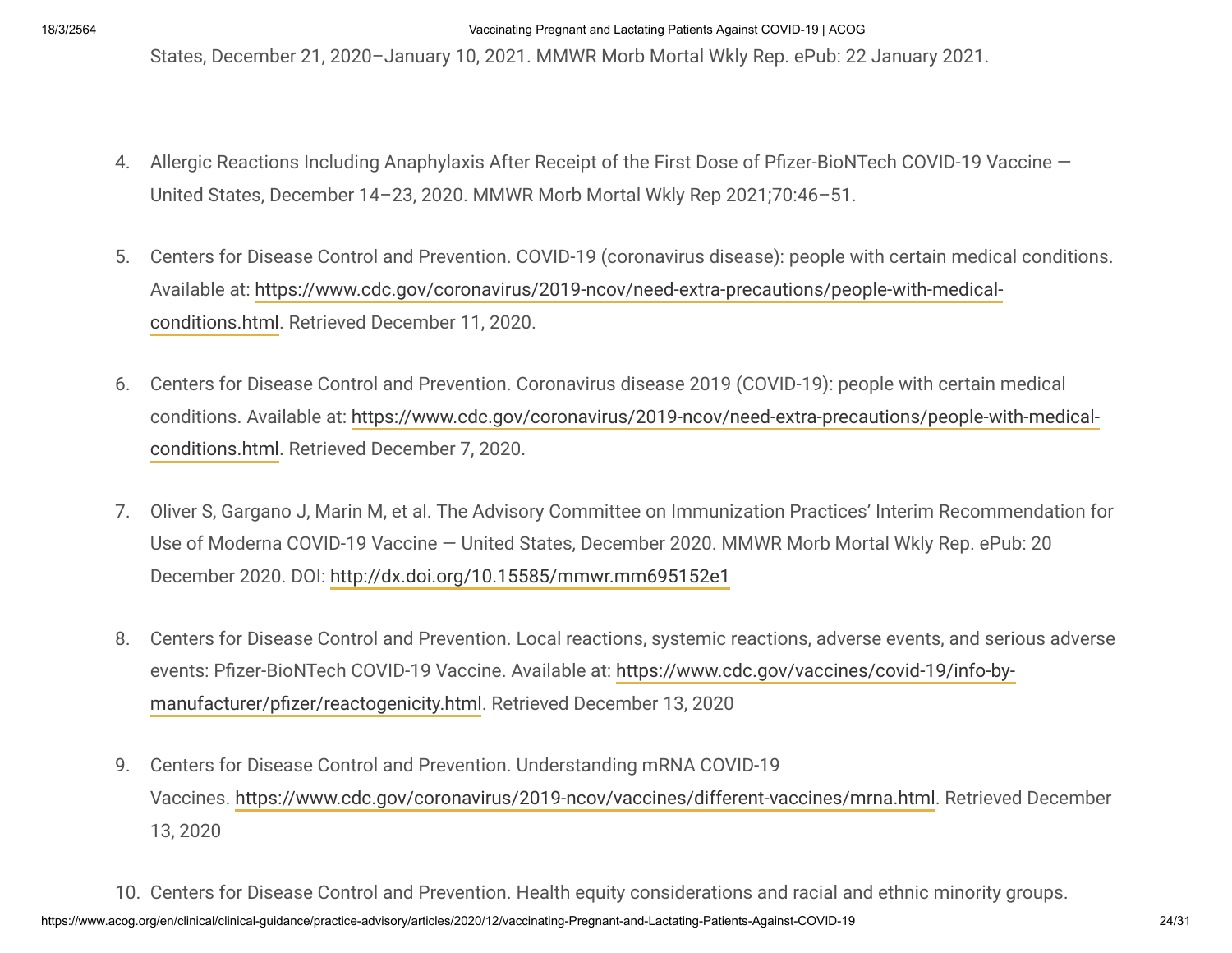Available at: <https://www.cdc.gov/coronavirus/2019-ncov/community/health-equity/race-ethnicity.html>. Retrieved December 13, 2020

- 11. Centers for Disease Control and Prevention. ACIP COVID-19 Vaccines Work Group. Phased allocation of COVID-19 [vaccines. Available at: https://www.cdc.gov/vaccines/acip/meetings/downloads/slides-2020-12/slides-12-20/02-](https://www.cdc.gov/vaccines/acip/meetings/downloads/slides-2020-12/slides-12-20/02-COVID-Dooling.pdf) COVID-Dooling.pdf. Retrieved December 21, 2020.
- 12. Collin J, Byström E, Carnahan A, Ahrne M. Public Health Agency of Sweden's Brief Report: pregnant and postpartum women with severe acute respiratory syndrome coronavirus 2 infection in intensive care in Sweden. Acta Obstet Gynecol Scand 2020;99:819-22. Available at: [https://obgyn.onlinelibrary.wiley.com/doi/full/10.1111/aogs.13901.](https://obgyn.onlinelibrary.wiley.com/doi/full/10.1111/aogs.13901) Retrieved December 11, 2020.
- 13. Delahoy MJ, Whitaker M, O'Halloran A, Chai SJ, Kirley PD, Alden N, et al. Characteristics and maternal and birth outcomes of hospitalized pregnant women with laboratory-confirmed COVID-19 - COVID-NET, 13 states, March 1-August 22, 2020. COVID-NET Surveillance Team. MMWR Morb Mortal Wkly Rep 2020;69:1347-54. Available at: <https://www.cdc.gov/mmwr/volumes/69/wr/mm6938e1.htm>. Retrieved December 11, 2020.
- 14. Dooling K, Marin M, Wallace M, et al. The Advisory Committee on Immunization Practices' Updated Interim Recommendation for Allocation of COVID-19 Vaccine — United States, December 2020. MMWR Morb Mortal Wkly Rep 2021;69:1657-1660. DOI: <http://dx.doi.org/10.15585/mmwr.mm695152e2>
- Ellington S, Strid P, Tong VT, Woodworth K, Galang RR, Zambrano LD, et al. Characteristics of women of reproductive 15. age with laboratory-confirmed SARS-CoV-2 infection by pregnancy status - United States, January 22-June 7, 2020. MMWR Morb Mortal Wkly Rep 2020;69:769-75. Available
	- at: [https://www.cdc.gov/mmwr/volumes/69/wr/mm6925a1.htm.](https://www.cdc.gov/mmwr/volumes/69/wr/mm6925a1.htm) Retrieved December 11, 2020.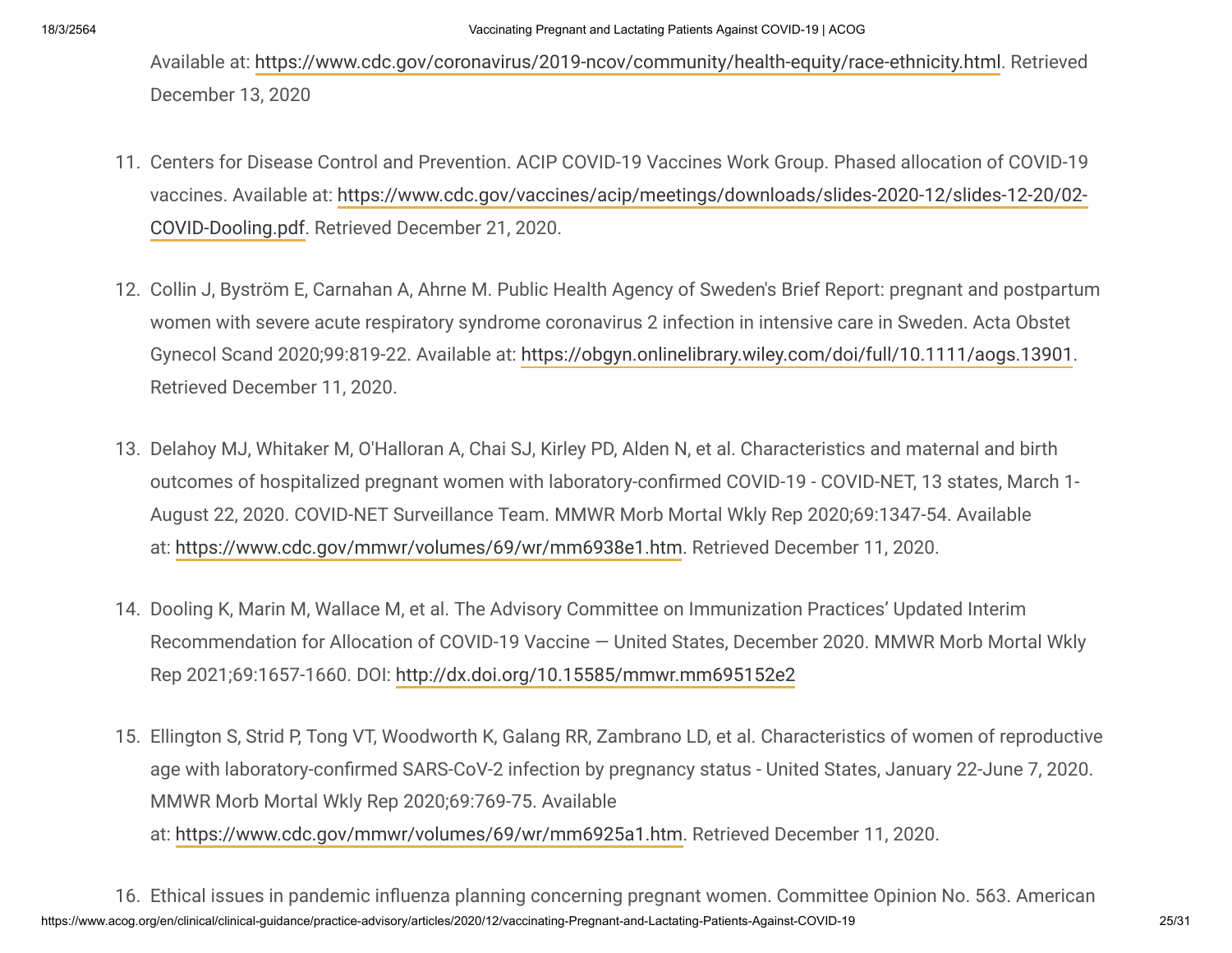College of Obstetricians and Gynecologists. Obstet Gynecol 2013;121:1138-43. Available

[at: https://journals.lww.com/greenjournal/Fulltext/2013/05000/Committee\\_Opinion\\_\\_No\\_\\_563\\_\\_Ethical\\_Issues\\_in.47](https://journals.lww.com/greenjournal/Fulltext/2013/05000/Committee_Opinion__No__563__Ethical_Issues_in.47.aspx) .aspx. Retrieved December 11, 2020.

- 17. European Medicines Agency. COVID-19 vaccine Moderna. Annex I: summary of product characteristics. Amsterdam: EMA; 2021. Available at: https://ec.europa.eu/health/documents/community[register/2020/20201221150522/anx\\_150522\\_en.pdf. Retrieved January 27, 2](https://ec.europa.eu/health/documents/community-register/2020/20201221150522/anx_150522_en.pdf)021.
- Evans MB, Alexander C, Barnard E, Ezzati MM, Hill MJ, Hoyos LR, et al. COVID-19 vaccine and infertility: baseless 18. claims and unfounded social media panic. Washington, DC: American Society for Reproductive Medicine; 2021. [Available at: https://www.fertstertdialog.com/posts/covid-19-vaccine-and-infertility-baseless-claims-and-unfounded](https://www.fertstertdialog.com/posts/covid-19-vaccine-and-infertility-baseless-claims-and-unfounded-social-media-panic)social-media-panic. Retrieved March 9, 2021.
- 19. Hamel L, Lopes L, Muñana C, Artiga S, Brodie B. The undefeated survey on race and health. San Francisco, CA: Kaiser [Family Foundation; 2020. Available at: https://www.kff.org/report-section/kff-the-undefeated-survey-on-race-and](https://www.kff.org/report-section/kff-the-undefeated-survey-on-race-and-health-main-findings/)health-main-findings/. Retrieved December 11, 2020.
- 20. Knight M, Bunch K, Vousden N, Morris E, Simpson N, Gale C, et al. Characteristics and outcomes of pregnant women admitted to hospital with confirmed SARS-CoV-2 infection in UK: national population based cohort study. UK Obstetric Surveillance System SARS-CoV-2 Infection in Pregnancy Collaborative Group. BMJ 2020;369:m2107. Available at: <https://www.bmj.com/content/369/bmj.m2107>. Retrieved December 11, 2020.
- https://www.acog.org/en/clinical/clinical-guidance/practice-advisory/articles/2020/12/vaccinating-Pregnant-and-Lactating-Patients-Against-COVID-19 26/31 21. ModernaTX. Fact sheet for healthcare providers administering vaccine (vaccination providers) emergency use authorization (EUA) of the Moderna COVID-19 vaccine to prevent coronavirus disease 2019 (COVID-19). Cambridge, MA: ModernaTX; 2020. Available at: [https://www.fda.gov/media/144637/download.](https://www.fda.gov/media/144637/download) Retrieved December 21, 2020.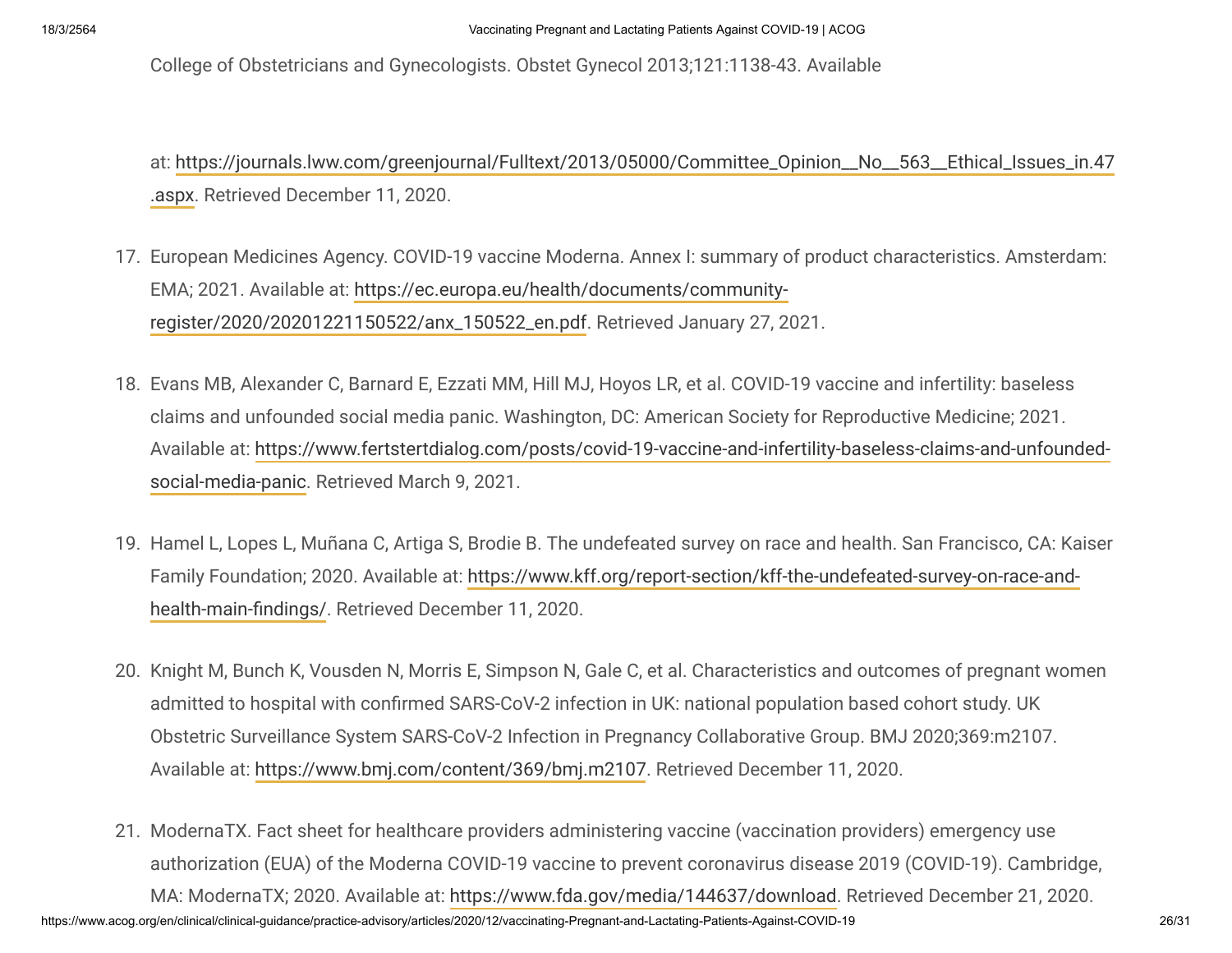- 22. ModernaTX. Fact sheet for recipients and caregivers emergency use authorization (EUA) of the Moderna COVID-19 vaccine to prevent coronavirus disease 2019 (COVID-19) in individuals 18 years of age and older. Cambridge, MA: ModernaTX; 2020. Available at: [https://www.fda.gov/media/144638/download.](https://www.fda.gov/media/144638/download) Retrieved December 21, 2020.
- 23. Moore JT, Ricaldi JN, Rose CE, Fuld J, Parise M, Kang GJ, et al. Disparities in incidence of COVID-19 among underrepresented racial/ethnic groups in counties identified as hotspots during June 5-18, 2020 - 22 states, February-June 2020. COVID-19 State, Tribal, Local, and Territorial Response Team. MMWR Morb Mortal Wkly Rep 2020;69:1122-6. Available at: [https://www.cdc.gov/mmwr/volumes/69/wr/mm6933e1.htm.](https://www.cdc.gov/mmwr/volumes/69/wr/mm6933e1.htm) Retrieved December 11, 2020.
- Panagiotakopoulos L, Myers TR, Gee J, Lipkind HS, Kharbanda EO, Ryan DS, et al. SARS-CoV-2 infection among 24. hospitalized pregnant women: reasons for admission and pregnancy characteristics - eight U.S. health care centers, March 1-May 30, 2020. MMWR Morb Mortal Wkly Rep 2020;69:1355-9. Available at: <https://www.cdc.gov/mmwr/volumes/69/wr/mm6938e2.htm>. Retrieved December 11, 2020.
- 25. Pfizer-BioNTech COVID-19 vaccine (BNT162, PF-07302048). Vaccines and Related Biological Products Advisory Committee briefing document. Available at: [https://www.fda.gov/media/144246/download.](https://www.fda.gov/media/144246/download) Retrieved December 11, 2020.
- 26. Oliver SE, Gargano JW, Scobie H, et al. The Advisory Committee on Immunization Practices' Interim Recommendation for Use of Janssen COVID-19 Vaccine — United States, February 2021. MMWR Morb Mortal Wkly Rep. ePub: 2 March 2021. DOI: [http://dx.doi.org/10.15585/mmwr.mm7009e4.](http://dx.doi.org/10.15585/mmwr.mm7009e4)
- 27. Schlake T, Thess A, Fotin-Mleczek M, Kallen KJ. Developing mRNA-vaccine technologies. RNA Biol. 2012;9(11):1319-1330. doi:10.4161/rna.22269. U.S. Food and Drug Administration. December 11, 2020 communication to Pfizer Inc. Available at: [https://www.fda.gov/media/144412/download.](https://www.fda.gov/media/144412/download) Retrieved December 13, 2020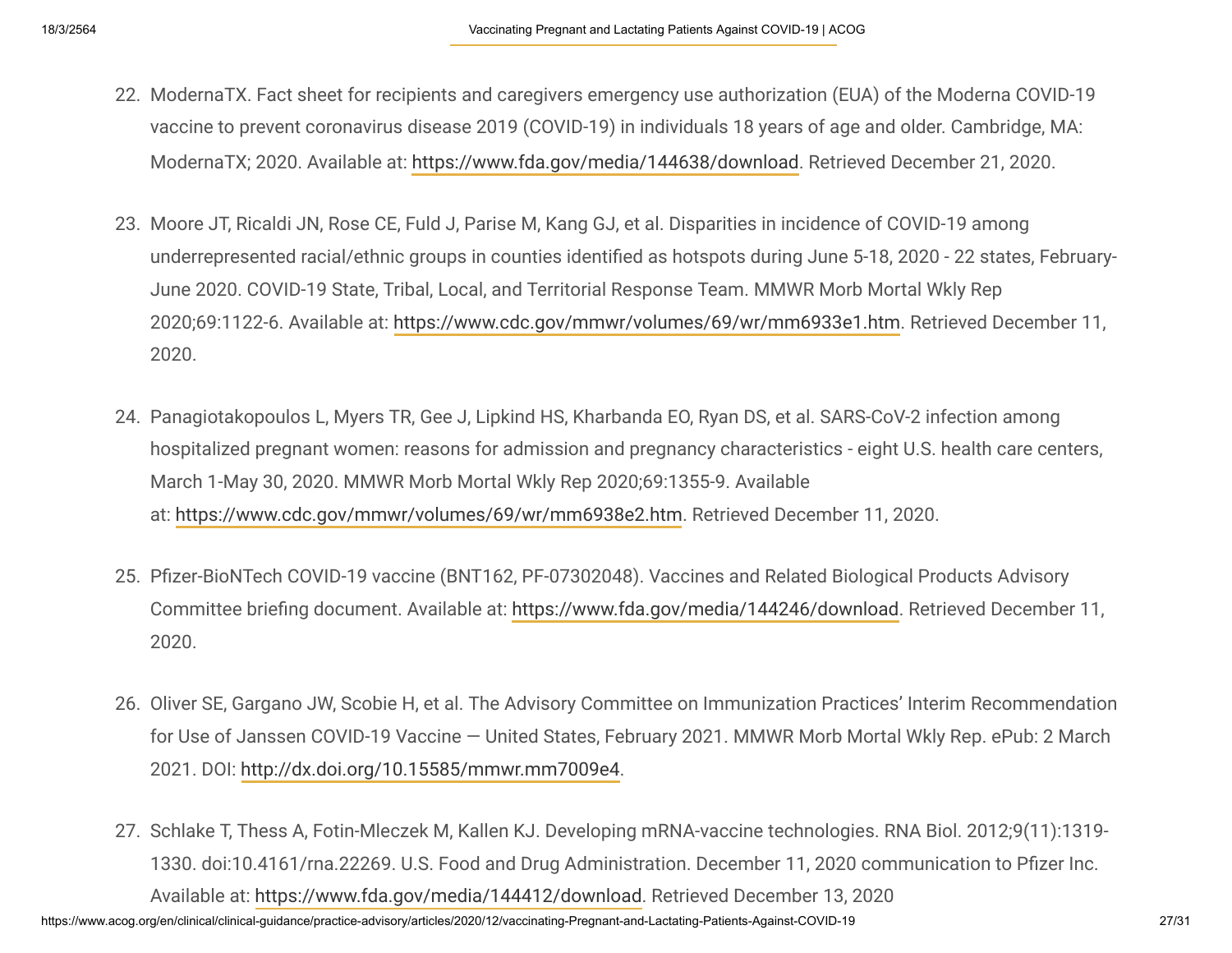28. Shimabukuro T. COVID-19 vaccine safety update. Advisory Committee on Immunization Practices (ACIP). Atlanta, GA: Centers for Disease Control and Prevention; 2021. Available at:

<https://www.cdc.gov/vaccines/acip/meetings/downloads/slides-2021-02/28-03-01/05-covid-Shimabukuro.pdf>. Retrieved March 1, 2021.

- U.S. Food and Drug Administration. Fact sheet for healthcare providers administering vaccine (vaccination 29. providers). Emergency Use Authorization (EUA) of the Pfizer-Biontech COVID-19 vaccine to prevent Coronavirus Disease 2019 (COVID-19). Available at: [https://www.fda.gov/media/144413/download.](https://www.fda.gov/media/144413/download) Retrieved December 13, 2020
- 30. U.S. Food and Drug Administration. Fact Sheet for Recipients and Caregivers. Emergency Use Authorization (EUA) of the Pfizer-Biontech COVID-19 vaccine to prevent Coronavirus Disease 2019 (COVID-19) in individuals 16 years of age and older. Available at: [https://www.fda.gov/media/144414/download.](https://www.fda.gov/media/144414/download) Retrieved December 13, 2020
- U.S. Food and Drug Administration. Emergency Use Authorization of medical products and related authorities. 31. Monitoring and reporting of adverse events. Available at: https://www.fda.gov/regulatory-information/search-fda[guidance-documents/emergency-use-authorization-medical-products-and-related-authorities#monitoring. Retriev](https://www.fda.gov/regulatory-information/search-fda-guidance-documents/emergency-use-authorization-medical-products-and-related-authorities#monitoring)ed December 13, 2020
- 32. U.S. Food and Drug Administration. FDA briefing document: Moderna COVID-19 vaccine. Silver Spring, MD: FDA; 2020. Available at: [https://www.fda.gov/media/144434/download.](https://www.fda.gov/media/144434/download) Retrieved December 18, 2020.
- U.S. Food and Drug Administration. Moderna COVID-19 vaccine EUA. Letter of authorization. Silver Spring, MD: FDA; 33. 2020. Available at: [https://www.fda.gov/media/144636/download.](https://www.fda.gov/media/144636/download) Retrieved December 21, 2020.
- U.S. Food and Drug Administration. Janssen COVID-19 vaccine EUA letter of authorization. Silver Spring, MD: FDA; 34.2021. Available at: [https://www.fda.gov/media/146303/download.](https://www.fda.gov/media/146303/download) Retrieved March 1, 2021.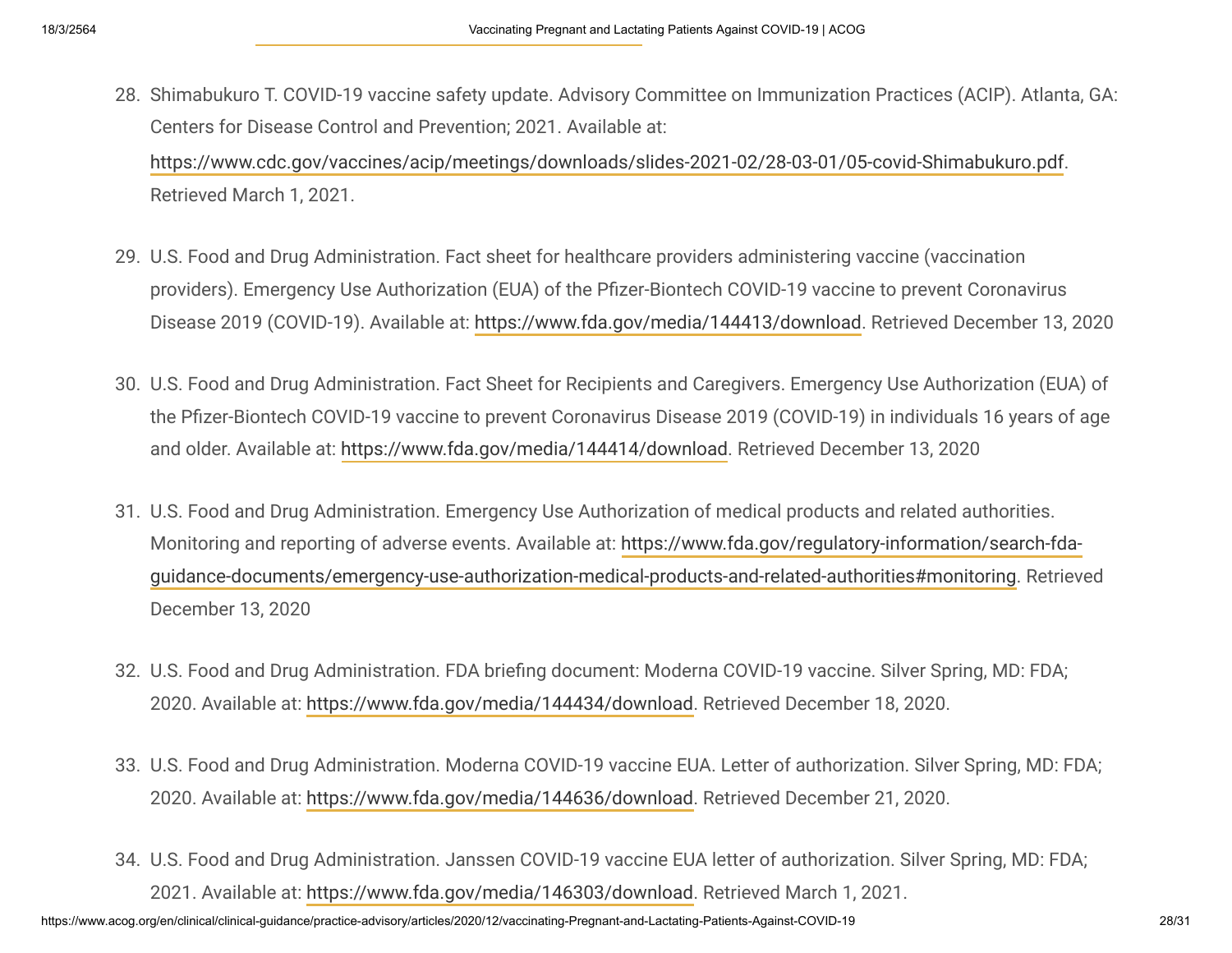- U.S. Food and Drug Administration. Fact sheet for healthcare providers administering vaccine (vaccination 35. providers). Emergency use authorization (EUA) of the Janssen COVID-19 vaccine to prevent coronavirus disease 2019 (COVID-19). Silver Spring, MD: FDA; 2021. Available at:<https://www.fda.gov/media/146304/download>. Retrieved March 1, 2021.
- U.S. Food and Drug Administration. Fact sheet for recipients and caregivers. Emergency use authorization (EUA) of 36. the Janssen COVID-19 vaccine to prevent coronavirus disease 2019 (COVID-19) in individuals 18 years of age and older. Silver Spring, MD: FDA; 2021. Available at: [https://www.fda.gov/media/146305/download.](https://www.fda.gov/media/146305/download) Retrieved March 1, 2021.
- 37. U.S. Food and Drug Administration. COVID-19 vaccine Ad26.COV2.S VAC31518 (JNJ-78436735) sponsor briefing document. Vaccines and Related Biological Products Advisory Committee meeting. Silver Spring, MD: FDA; 2021. Available at: [https://www.fda.gov/media/146219/download.](https://www.fda.gov/media/146219/download) Retrieved March 1, 2021.
- 38. Zambrano LD, Ellington S, Strid P, Galang RR, Oduyebo T, Tong VT, et al. Update: characteristics of symptomatic women of reproductive age with laboratory-confirmed SARS-CoV-2 infection by pregnancy status - United States, January 22-October 3, 2020. CDC COVID-19 Response Pregnancy and Infant Linked Outcomes Team. MMWR Morb Mortal Wkly Rep 2020;69:1641-7. Available at: [https://www.cdc.gov/mmwr/volumes/69/wr/mm6944e3.htm.](https://www.cdc.gov/mmwr/volumes/69/wr/mm6944e3.htm) Retrieved December 11, 2020.
- 39. Zhang C, Maruggi G, Shan H and Li J (2019) Advances in mRNA Vaccines for Infectious Diseases. Front. Immunol. 10:594. doi: 10.3389/mmu.2019.00594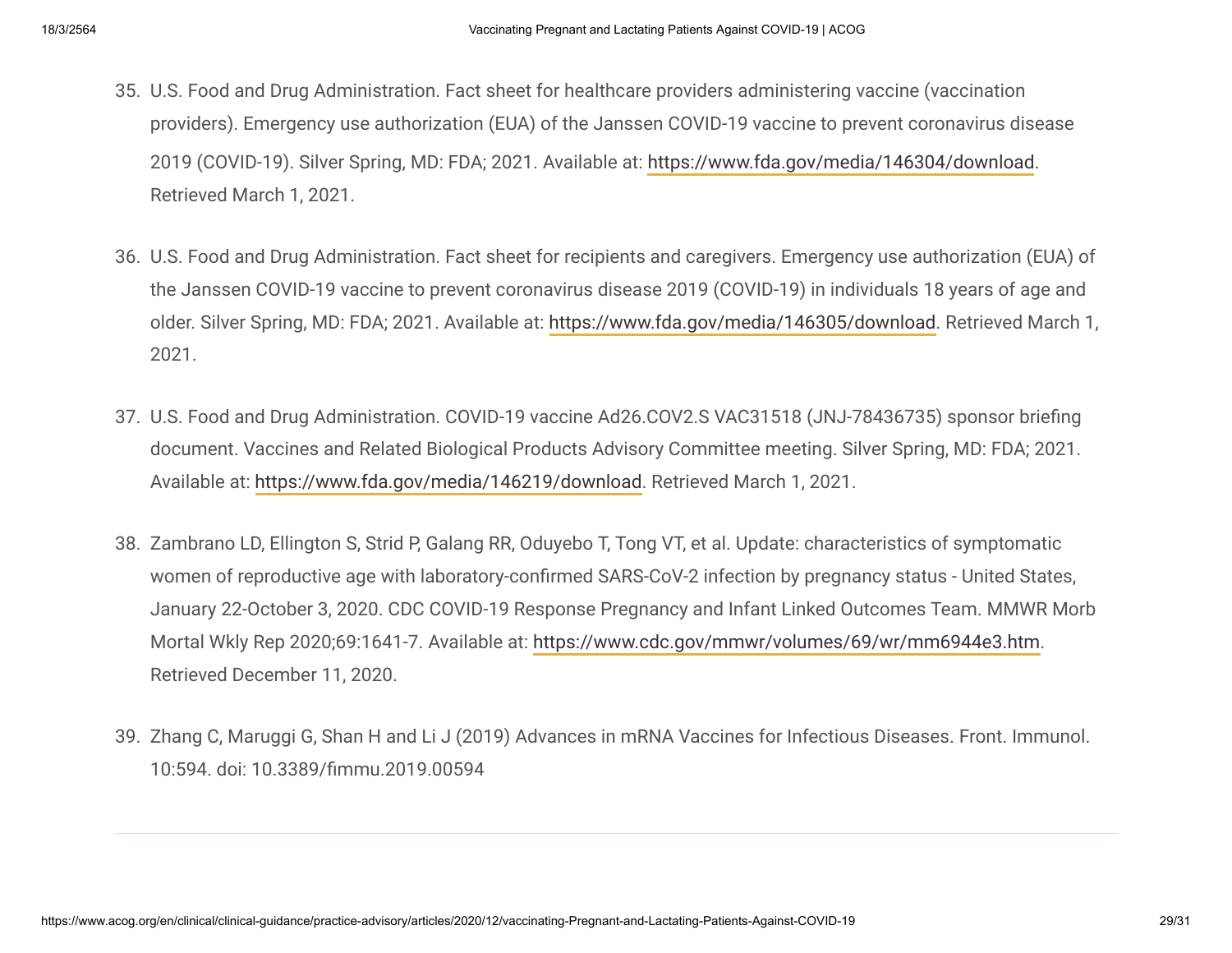A Practice Advisory is issued when information on an emergent clinical issue (e.g. clinical study, scientific report, draft regulation) is released that requires an immediate or rapid response, particularly if it is anticipated that it will generate a multitude of inquiries. A Practice Advisory is a brief, focused statement issued within 24-48 hours of the release of this evolving information and constitutes ACOG clinical guidance. A Practice Advisory is issued only on-line for Fellows but may also be used by patients and the media. Practice Advisories are reviewed periodically for reaffirmation, revision, withdrawal or incorporation into other ACOG guidelines.

This information is designed as an educational resource to aid clinicians in providing obstetric and gynecologic care, and use of this information is voluntary. This information should not be considered as inclusive of all proper treatments or methods of care or as a statement of the standard of care. It is not intended to substitute for the independent professional judgment of the treating clinician. Variations in practice may be warranted when, in the reasonable judgment of the treating clinician, such course of action is indicated by the condition of the patient, limitations of available resources, or advances in knowledge or technology. The American College of Obstetricians and Gynecologists reviews its publications regularly; however, its publications may not reflect the most recent evidence. Any updates to this document can be found on [www.acog.org](https://www.acog.org/) or by calling the ACOG Resource Center.

While ACOG makes every effort to present accurate and reliable information, this publication is provided "as is" without any warranty of accuracy, reliability, or otherwise, either express or implied. ACOG does not guarantee, warrant, or endorse the products or services of any firm, organization, or person. Neither ACOG nor its officers, directors, members, employees, or agents will be liable for any loss, damage, or claim with respect to any liabilities, including direct, special, indirect, or consequential damages, incurred in connection with this publication or reliance on the information presented.

Publications of the American College of Obstetrician and Gynecologists are protected by copyright and all rights are reserved. The College's publications may not be reproduced in any form or by any means without written permission from the copyright owner.